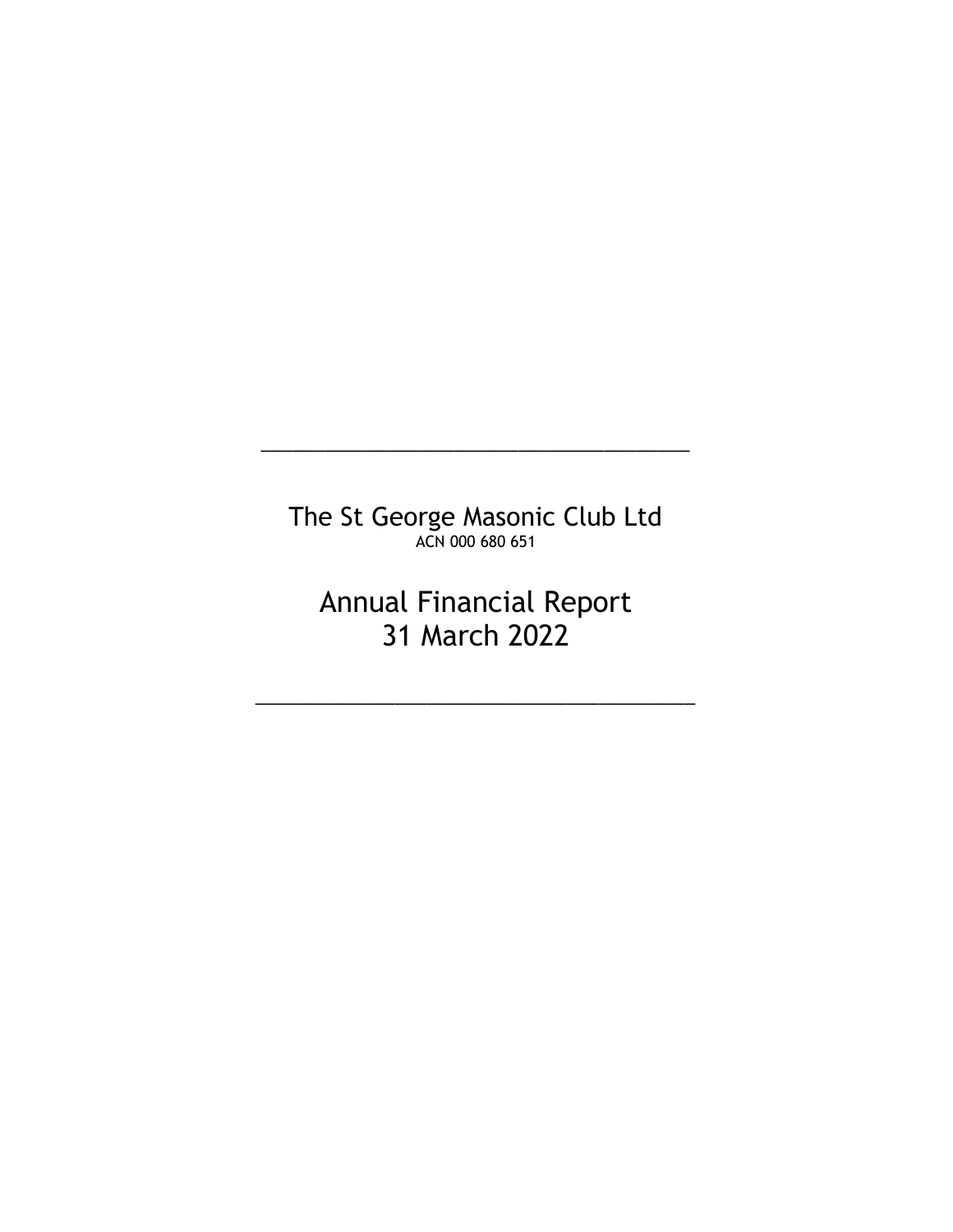# The St George Masonic Club Ltd Directors' Report

The directors present their report together with the financial statements of The St George Masonic Club Ltd (the company) for the year ended 31 March 2022.

# **Directors**

The directors of the company in office at any time during or since the end of the financial year are:

| Kenneth R Tildsley   |                                     |
|----------------------|-------------------------------------|
| <b>Paul Dawkins</b>  | Resigned 28 April 2021              |
| John Brooks          |                                     |
| Paul Blair           |                                     |
| <b>Reynir Potter</b> | Resigned 23 February 2022           |
| Matthew Boland       |                                     |
| Norma Alexander      |                                     |
| Allan Cooper         | Resigned 6 April 2022               |
| Peter Teasel         |                                     |
| Jodie Horton         | Appointed to Board 12 December 2021 |

# Information on directors

| Kenneth R Tildsley  | <b>Retired Public Servant</b><br>Appointed to Board 22 July 2012                       |
|---------------------|----------------------------------------------------------------------------------------|
| <b>Paul Dawkins</b> | Accountant<br>Appointed to Board 18 April 2012                                         |
| John Brooks         | Self-employed Carpet Layer<br>Appointed to Board 2006                                  |
| Paul Blair          | <b>Business Manager</b><br>Appointed to Board 17 July 2016<br>Junior Vice President    |
| Reynir Potter       | Operational Communications Officer / Fire Fighter<br>Resigned 23 February 2022         |
| Matthew Boland      | Retired Food Technologist<br>Appointed to Board 30 March 2016<br>President             |
| Norma Alexander     | Semi-Retired Administrator<br>Appointed to board 22 July 2018<br>Senior Vice President |
| Allan Cooper        | Retired<br>Resigned 6 April 2022                                                       |
| Peter Teasel        | <b>Train Driver</b><br>Appointed to Board 30 August 2020                               |
| Jodie Horton        | Appointed to Board 12 December 2021                                                    |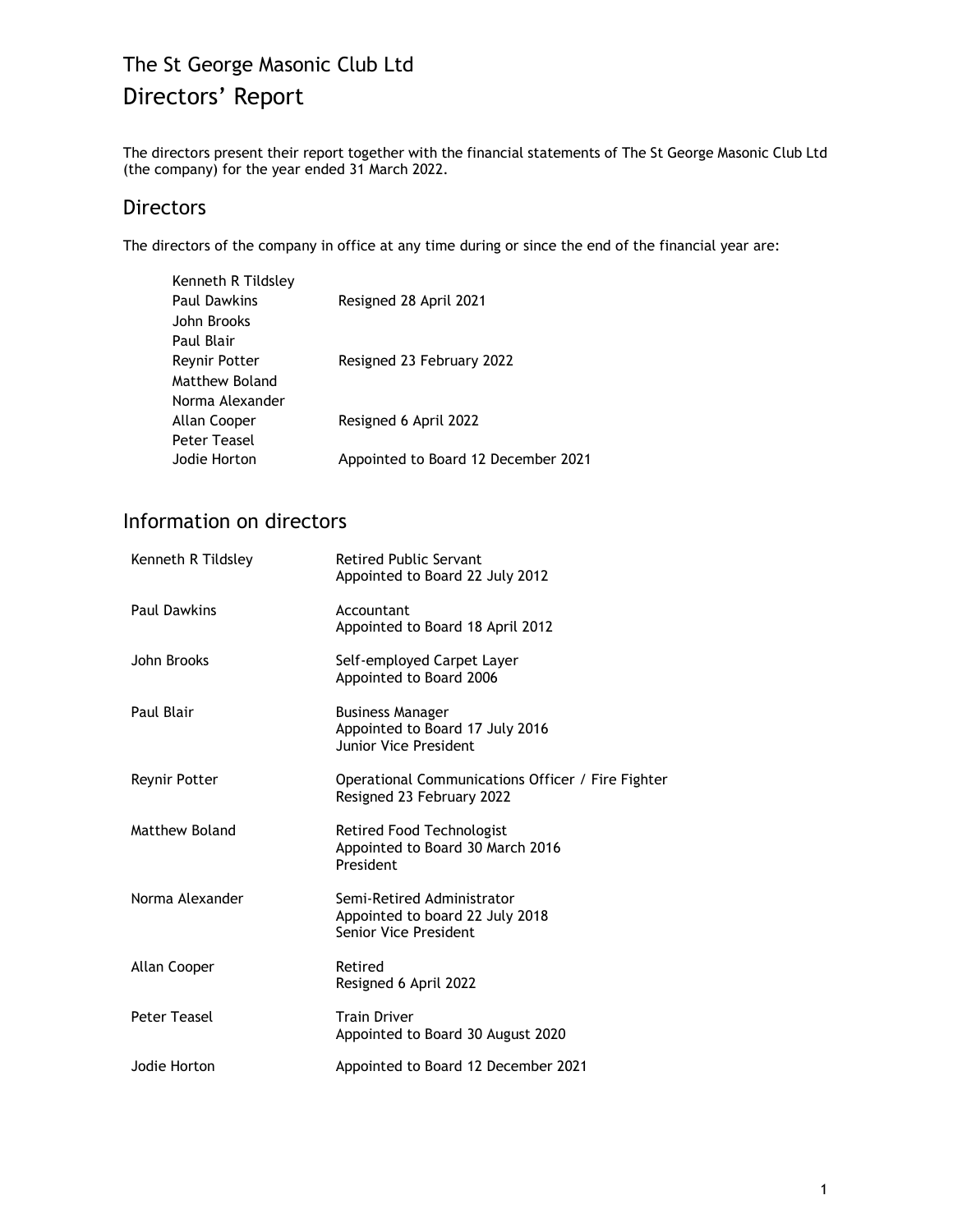# Directors' Report

# Directors' meetings

The number of meetings of the company's Board of Directors (the Board) and of each Board committee held during the year ended 31 March 2022, and the number of meetings attended by each director were:

|                 | <b>BOARD MEETINGS</b>       |                    | <b>SPECIAL MEETINGS</b>     |                           |
|-----------------|-----------------------------|--------------------|-----------------------------|---------------------------|
| <b>Director</b> | <b>Meetings</b><br>Attended | Meetings *<br>Held | <b>Meetings</b><br>Attended | Meetings *<br><b>Held</b> |
| Tildsley K R    | 11                          | 12                 |                             | າ                         |
| Dawkins P       |                             |                    |                             |                           |
| Brooks J        | 11                          | 12                 |                             |                           |
| <b>Blair P</b>  | 12                          | 12                 |                             |                           |
| Potter R        |                             | 11                 |                             |                           |
| <b>Boland M</b> | 11                          | 12                 |                             |                           |
| Alexander N     | 12                          | 12                 |                             |                           |
| Cooper A        | 8                           | 12                 |                             |                           |
| Teasel P        |                             | 12                 |                             |                           |
| Horton J        |                             |                    |                             |                           |

\* Number of meetings held during the time the director held office during the year.

## Membership

The company is a company limited by guarantee and is without share capital. The number of members as at 31 March 2022 and the comparison with last year is as follows:

| 2022  | 2021        |
|-------|-------------|
| 101   | 81          |
|       | 41          |
|       | 5,864       |
| 6,405 | 5,986       |
|       | 39<br>6,265 |

## Members' limited liability

In accordance with the Constitution of the company, every member of the company undertakes to contribute an amount limited to \$2 per member in the event of the winding up of the company during the time that he or she is a member or within one year thereafter. The total liability in the event of winding up is \$12,810 (2021: \$11,972).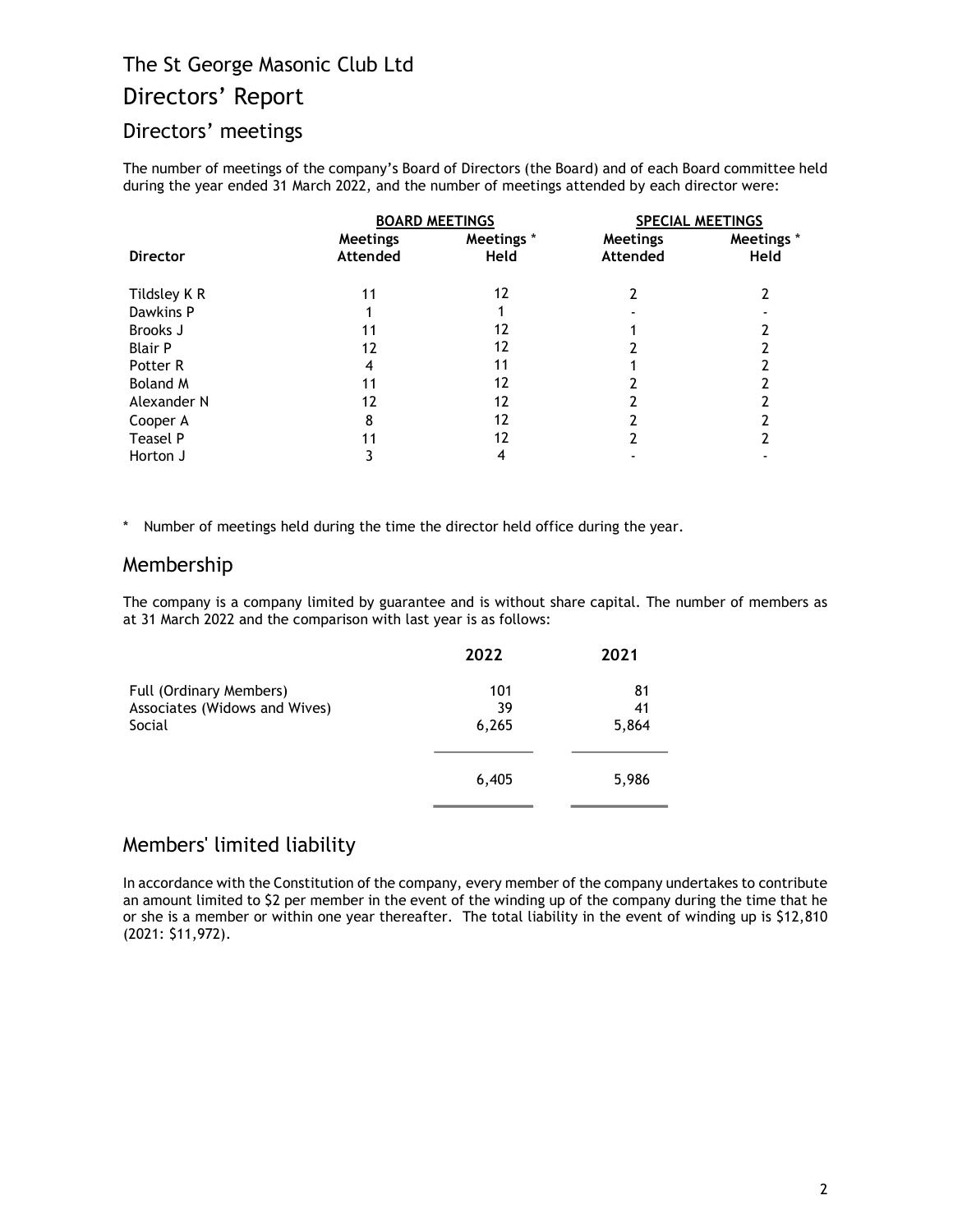## Directors' Report

## Operating result

The table below shows a reconciliation of earnings before interest, income tax, depreciation and amortisation. This is referred to as EBITDA.

|                                                                                 | 2022              | 2021<br>J         |
|---------------------------------------------------------------------------------|-------------------|-------------------|
| Net profit/(loss) after income tax expense attributable to members<br>Add back: | (655, 494)        | (206, 104)        |
| Depreciation<br>Finance costs                                                   | 641,006<br>14,595 | 692,749<br>22,507 |
|                                                                                 |                   |                   |
| <b>EBITDA</b>                                                                   | 107               | 509,152           |

## **Objectives**

### Short term

The Club's main short term objective is to provide a Licensed Social Club that is a family friendly destination that continues to support Local Sporting Clubs and the Local Community while in the short term always being mindful to strive for financial sustainability.

### Long term

To strengthen the Club's financial position by retiring debt whilst always striving to improve our Club's services, facilities and amenities for all to enjoy.

## Strategy for achieving the objectives

The Club conducts a Strategic Review of its operation annually and undertakes a number of strategic pillars to achieve these objectives such as providing:

- Detailed budgets, cash flows and other forecasts are prepared and used as a management and Board tool.
- Strong Customer Focus by the development of our team.
- To constantly review our business operations to ensure efficiencies.
- Growing our Business.
- Being a good corporate citizen and by supporting the Local Sporting Clubs and Local Community.
- Providing great facilities that are constantly improving to meet and exceed our members' expectations in alignment with sound business plans, ensuring it suits the ever changing market.

## Principal activities

The principal activity of the company during the year has continued to be that of a licensed social club.

There have been no significant changes in the nature of these activities during the year.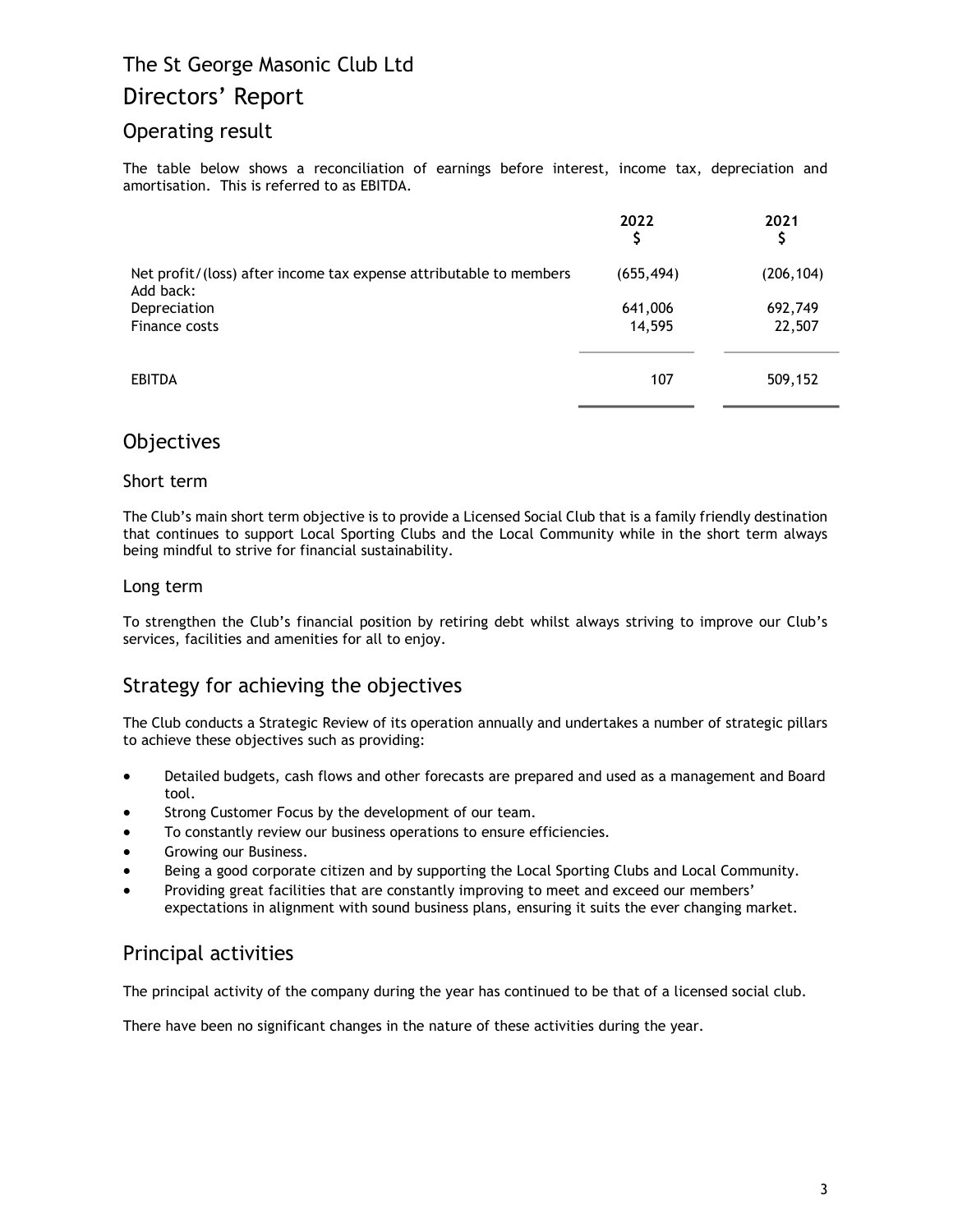# Directors' Report

## How these activities assist in achieving the objectives

The principal activities of the Club outlined above are consistent with the Club achieving the objectives with each stated strategy designed to enhance and improve the Club's facility and ensure delivery of quality facilities of a Licensed Social Club.

## Performance measurement and key performance indicators

The Club has detailed budgets and cash flows developed for the ensuing year. The performance for the year is scrutinized on an ongoing, monthly basis, using the budget to industry benchmarks from the Club industry. Some of the criteria are as follows:

- Gross profit margins
- Detailed wages to sales analysis
- Detailed profit and loss accounts
- Balance sheet analysis
- Earnings before interest, tax, depreciation and amortisation (EBITDA)
- Cash flow

Non-Financial Performance is assessed by a variety of measures including:

- Membership numbers
- Patron feedback
- Staff involvement and feedback
- Comparison to industry trends and initiatives

| Key Performance Indicators              | 2022    | 2021    |
|-----------------------------------------|---------|---------|
| <b>Bar</b>                              |         |         |
| Gross profit                            | 390,874 | 436,635 |
| Gross profit percentage                 | 62.4%   | 60.9%   |
| Wages to sales percentage               | 37.8%   | 46.9%   |
| Wages and salaries (including on-costs) |         |         |
| - percentage of total revenue           | 34.6%   | 32.1%   |
| <b>EBITDA</b> percentage                | 0.0%    | 13.4%   |

## Matters subsequent to the end of the reporting period

No matter or circumstance has arisen since 31 March 2022 that has significantly affected, or may significantly affect:

- (a) the company's operations in future years, or
- (b) the results of those operations in future years, or
- (c) the company's state of affairs in future years.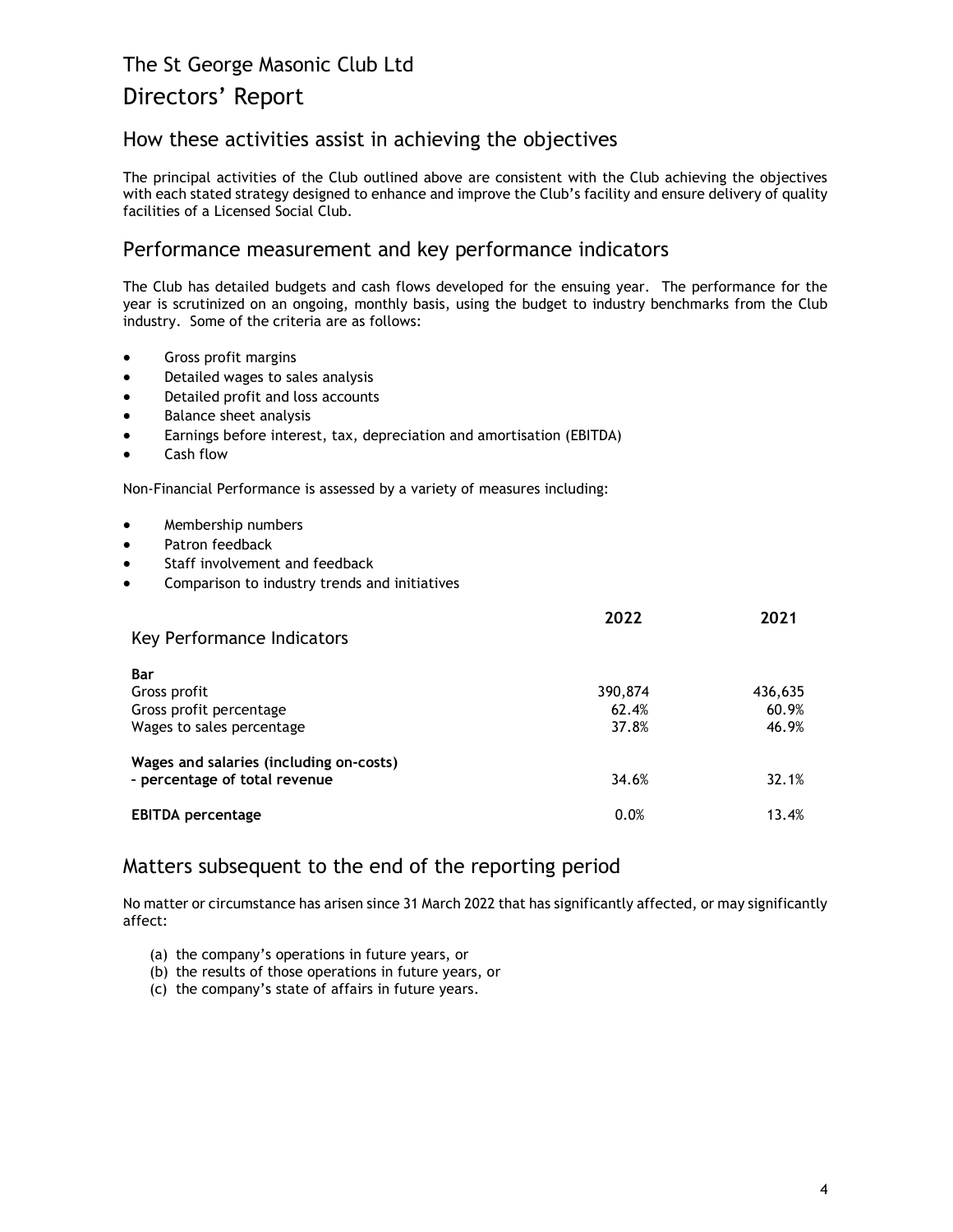# The St George Masonic Club Ltd Directors' Report

## Auditor's independence declaration

A copy of the auditor's independence declaration as required under Section 307C of the Corporations Act 2001 is set out on page 6.

Signed in accordance with a resolution of the directors.

Dated at Mortdale this 1st day of June 2022.

Matthew Boland President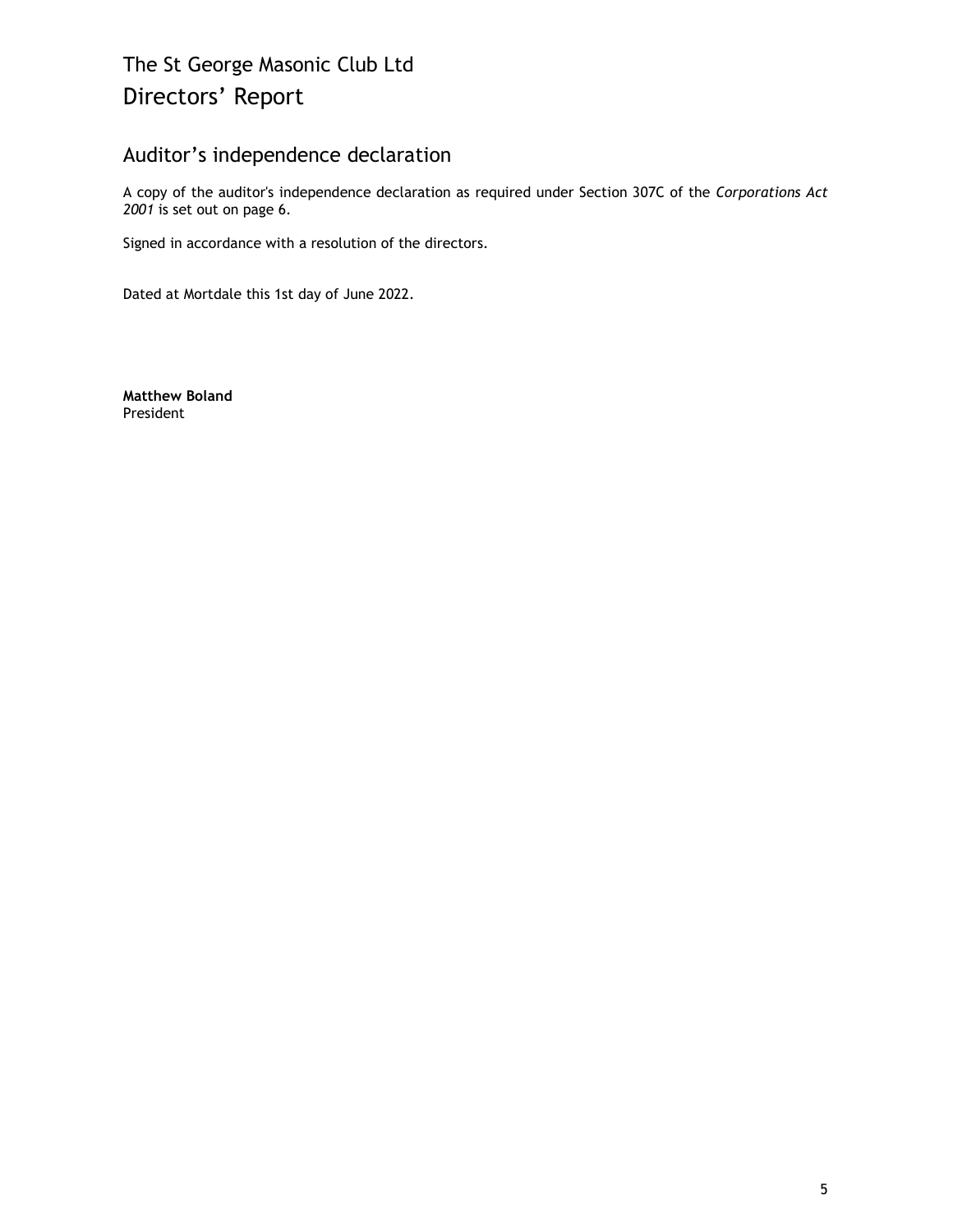

### DECLARATION OF INDEPENDENCE BY CLAYTON EVELEIGH TO THE DIRECTORS OF THE ST GEORGE MASONIC CLUB LTD

As lead auditor of The St George Masonic Club Ltd for the year ended 31 March 2022, I declare that, to the best of my knowledge and belief, there have been no contraventions of:

- The auditor independence requirements of the Corporations Act 2001 in relation to the audit; and
- Any applicable code of professional conduct in relation to the audit.

Clayton Eveleigh Director

BDO Audit Pty Ltd

Sydney, 1 June 2022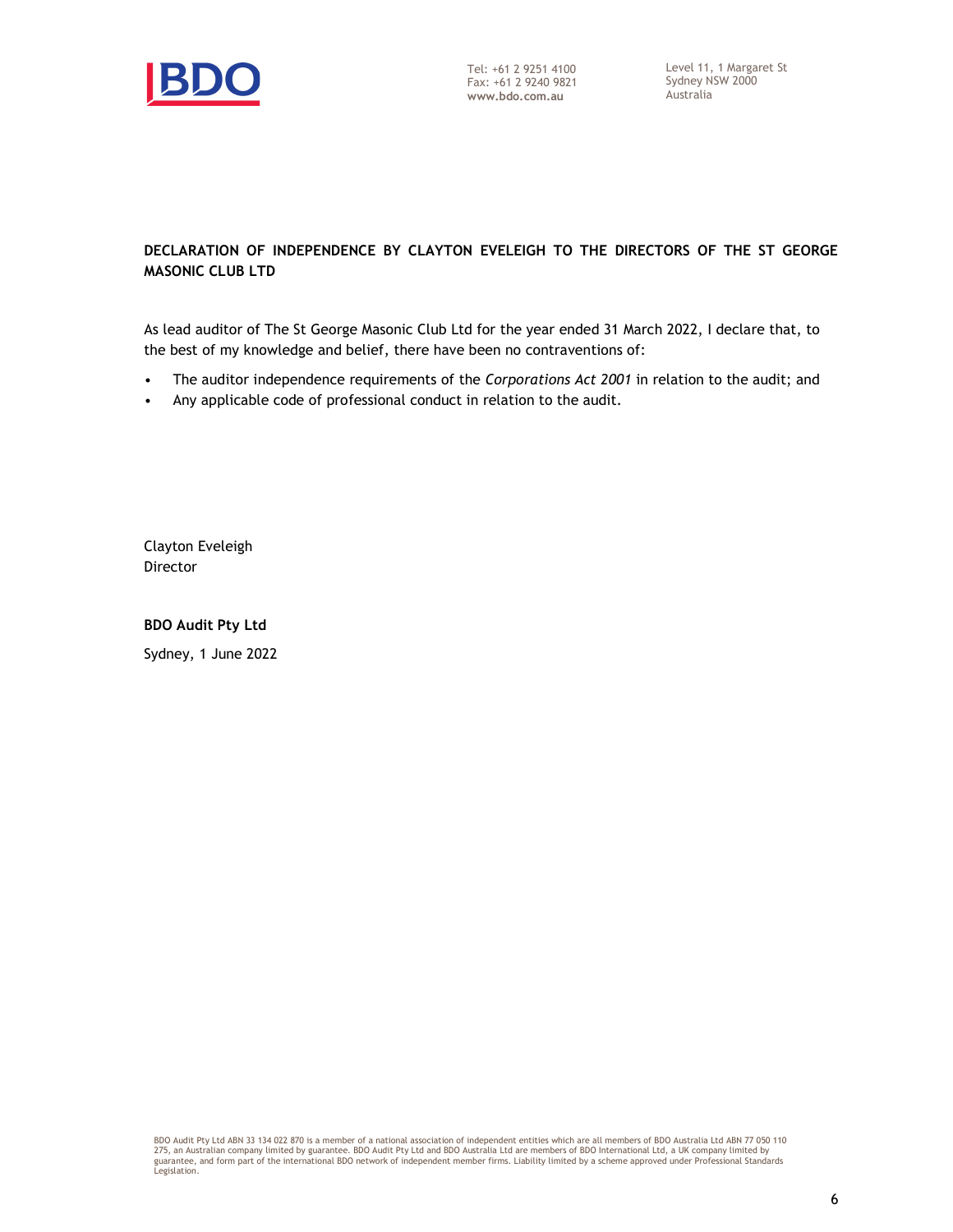

Tel: +61 2 9251 4100 Fax: +61 2 9240 9821 www.bdo.com.au

Level 11, 1 Margaret St Sydney NSW 2000 Australia

#### INDEPENDENT AUDITOR'S REPORT

To the members of The St George Masonic Club Ltd

## Report on the Audit of the Financial Report

#### Opinion

We have audited the financial report of The St George Masonic Club Ltd (the Company), which comprises the statement of financial position as at 31 March 2022, the statement of profit or loss and other comprehensive income, the statement of changes in members' funds and the statement of cash flows for the year then ended, and notes to the financial report, including a summary of significant accounting policies, and the directors' declaration.

In our opinion, the accompanying financial report of The St George Masonic Club Ltd is in accordance with the Corporations Act 2001, including:

- (i) Giving a true and fair view of the Company's financial position as at 31 March 2022 and of its financial performance for the year ended on that date; and
- (ii) Complying with Australian Accounting Standards Reduced Disclosure Requirements and the Corporations Regulations 2001.

#### Basis for opinion

.

We conducted our audit in accordance with Australian Auditing Standards. Our responsibilities under those standards are further described in the Auditor's Responsibilities for the Audit of the Financial Report section of our report. We are independent of the Company in accordance with the Corporations Act 2001 and the ethical requirements of the Accounting Professional and Ethical Standards Board's APES 110 Code of Ethics for Professional Accountants (the Code) that are relevant to our audit of the financial report in Australia. We have also fulfilled our other ethical responsibilities in accordance with the Code.

We confirm that the independence declaration required by the Corporations Act 2001, which has been given to the directors of the Company, would be in the same terms if given to the directors as at the time of this auditor's report.

We believe that the audit evidence we have obtained is sufficient and appropriate to provide a basis for our opinion.

#### Material uncertainty related to going concern

We draw attention to page 14 in the financial report which describes the events and/or conditions which give rise to the existence of a material uncertainty that may cast significant doubt about the entity's ability to continue as a going concern and therefore the entity may be unable to realise its assets and discharge its liabilities in the normal course of business. Our opinion is not modified in respect of this matter.

BDO Audit Pty Ltd ABN 33 134 022 870 is a member of a national association of independent entities which are all members of BDO Australia Ltd ABN 77 050 110 275, an Australian company limited by guarantee. BDO Audit Pty Ltd and BDO Australia Ltd are members of BDO International Ltd, a UK company limited by guarantee, and form part of the international BDO network of independent member firms. Liability limited by a scheme approved under Professional Standards Legislation.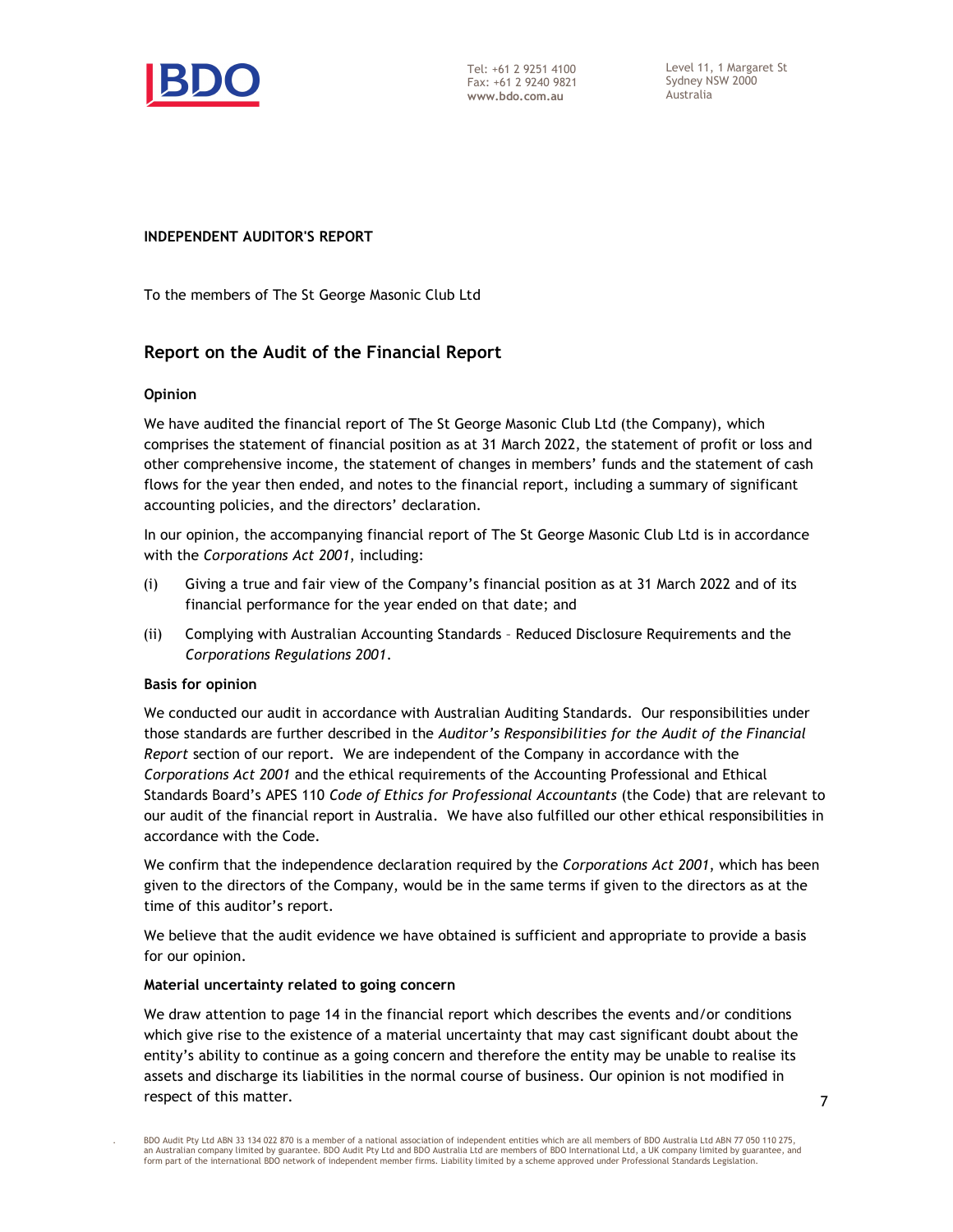

#### Other information

The directors are responsible for the other information. The other information obtained at the date of this auditor's report is information included in the Directors report, but does not include the financial report and our auditor's report thereon.

Our opinion on the financial report does not cover the other information and we do not express any form of assurance conclusion thereon.

In connection with our audit of the financial report, our responsibility is to read the other information and, in doing so, consider whether the other information is materially inconsistent with the financial report or our knowledge obtained in the audit or otherwise appears to be materially misstated.

If, based on the work we have performed on the other information obtained prior to the date of this auditor's report, we conclude that there is a material misstatement of this other information, we are required to report that fact. We have nothing to report in this regard.

#### Responsibilities of the directors for the Financial Report

The directors of the Company are responsible for the preparation of the financial report that gives a true and fair view in accordance with Australian Accounting Standards and the Corporations Act 2001 and for such internal control as the directors determine is necessary to enable the preparation of the financial report that gives a true and fair view and is free from material misstatement, whether due to fraud or error.

In preparing the financial report, the directors are responsible for assessing the Company's ability to continue as a going concern, disclosing, as applicable, matters related to going concern and using the going concern basis of accounting unless the directors either intend to liquidate the Company or to cease operations, or has no realistic alternative but to do so.

#### Auditor's responsibilities for the audit of the Financial Report

Our objectives are to obtain reasonable assurance about whether the financial report as a whole is free from material misstatement, whether due to fraud or error, and to issue an auditor's report that includes our opinion. Reasonable assurance is a high level of assurance, but is not a guarantee that an audit conducted in accordance with the Australian Auditing Standards will always detect a material misstatement when it exists. Misstatements can arise from fraud or error and are considered material if, individually or in the aggregate, they could reasonably be expected to influence the economic decisions of users taken on the basis of this financial report.

A further description of our responsibilities for the audit of the financial report is located at the Auditing and Assurance Standards Board website (http://www.auasb.gov.au/Home.aspx) at: http://www.auasb.gov.au/auditors\_files/ar1.pdf.

This description forms part of our auditor's report.

BDO Audit Pty Ltd

Clayton Eveleigh **Director** 

Sydney, 1 June 2022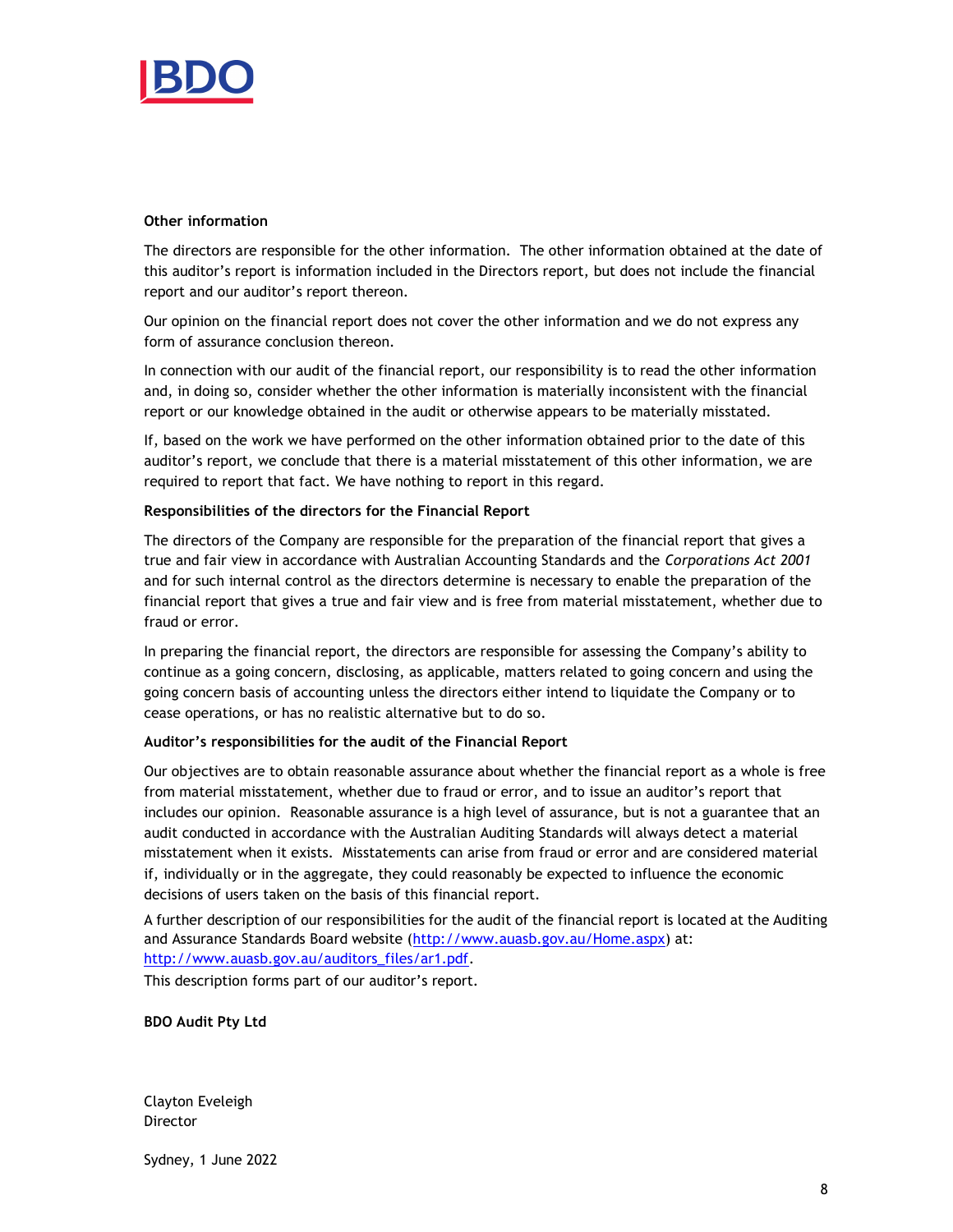The directors of The St George Masonic Club Ltd declare that:

- (a) In the Directors' opinion the financial statements and notes set out on pages 10 to 30, are in accordance with the Corporations Act 2001, including:
	- (i) Giving a true and fair view of the company's financial position as at 31 March 2022 and of its performance for the financial year ended on that date; and
	- (ii) Complying with Australian Accounting Standards Reduced Disclosure Requirements and Corporations Regulations 2001.
- (b) There are reasonable grounds to believe that the company will be able to pay its debts as and when they become due and payable.

Signed in accordance with a resolution of the directors.

Dated at Mortdale this 1st day of June 2022.

Matthew Boland President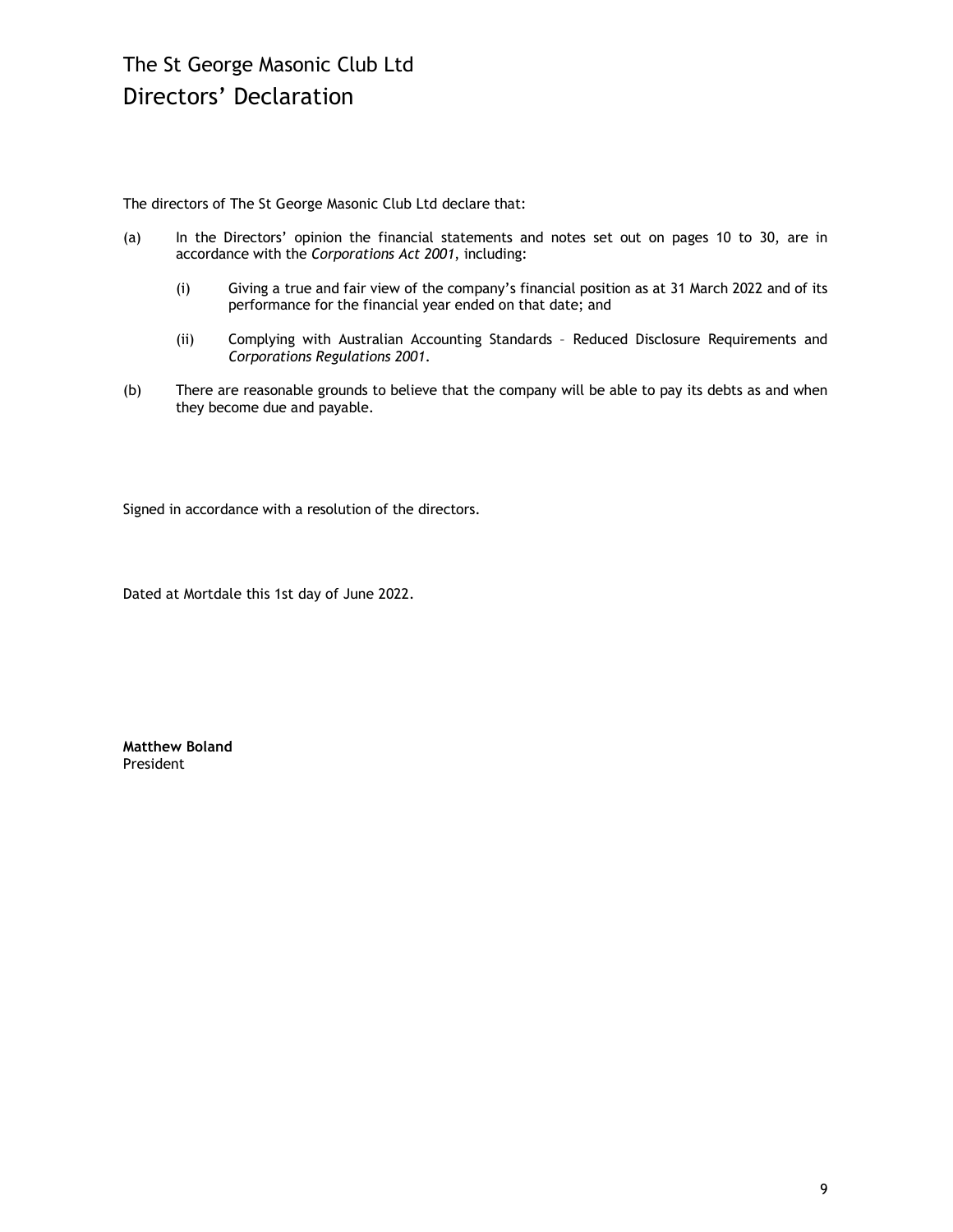# Statement of Profit or Loss and Other Comprehensive Income For the Year Ended 31 March 2022

|                                                                                                                           | <b>Note</b>  | 2022<br>\$                                         | 2021<br>\$                                         |
|---------------------------------------------------------------------------------------------------------------------------|--------------|----------------------------------------------------|----------------------------------------------------|
| Revenue and other income                                                                                                  |              |                                                    |                                                    |
| Sale of goods revenue<br>Rendering of services revenue<br>Other revenue<br>Other income                                   |              | 626,040<br>2,050,004<br>61,001<br>115,710          | 716,028<br>2,693,671<br>31,780<br>357,000          |
|                                                                                                                           | 1            | 2,852,755                                          | 3,798,479                                          |
| <b>Expenses</b>                                                                                                           |              |                                                    |                                                    |
| Raw materials used<br>Depreciation expenses<br>Employee benefits expense                                                  | 2            | (235, 166)<br>(641,006)<br>(988, 341)              | (279, 392)<br>(692, 749)<br>(1, 219, 739)          |
| Entertainment, marketing and promotional costs<br>Finance costs<br>Occupancy expenses<br>Poker machine licences and taxes | $\mathbf{2}$ | (350, 049)<br>(14, 595)<br>(646, 154)<br>(293,060) | (357, 140)<br>(22, 507)<br>(672, 536)<br>(425,998) |
| Rental expenses<br>Other expenses                                                                                         |              | (3,027)<br>(336, 851)                              | (1, 724)<br>(332, 798)                             |
|                                                                                                                           |              | (3,508,249)                                        | (4,004,583)                                        |
| Profit/(loss) before income tax                                                                                           |              | (655, 494)                                         | (206, 104)                                         |
| Income tax benefit                                                                                                        | 3(a)         |                                                    |                                                    |
| Profit/(loss) after income tax                                                                                            |              | (655, 494)                                         | (206, 104)                                         |
| Other comprehensive income for the year, net of tax                                                                       |              |                                                    |                                                    |
| Total comprehensive income/(loss) for the year<br>attributable to members                                                 |              | (655, 494)                                         | (206, 104)                                         |

The Statement of Profit or Loss and Other Comprehensive Income should be read in conjunction with the accompanying notes set out on pages 14 to 30.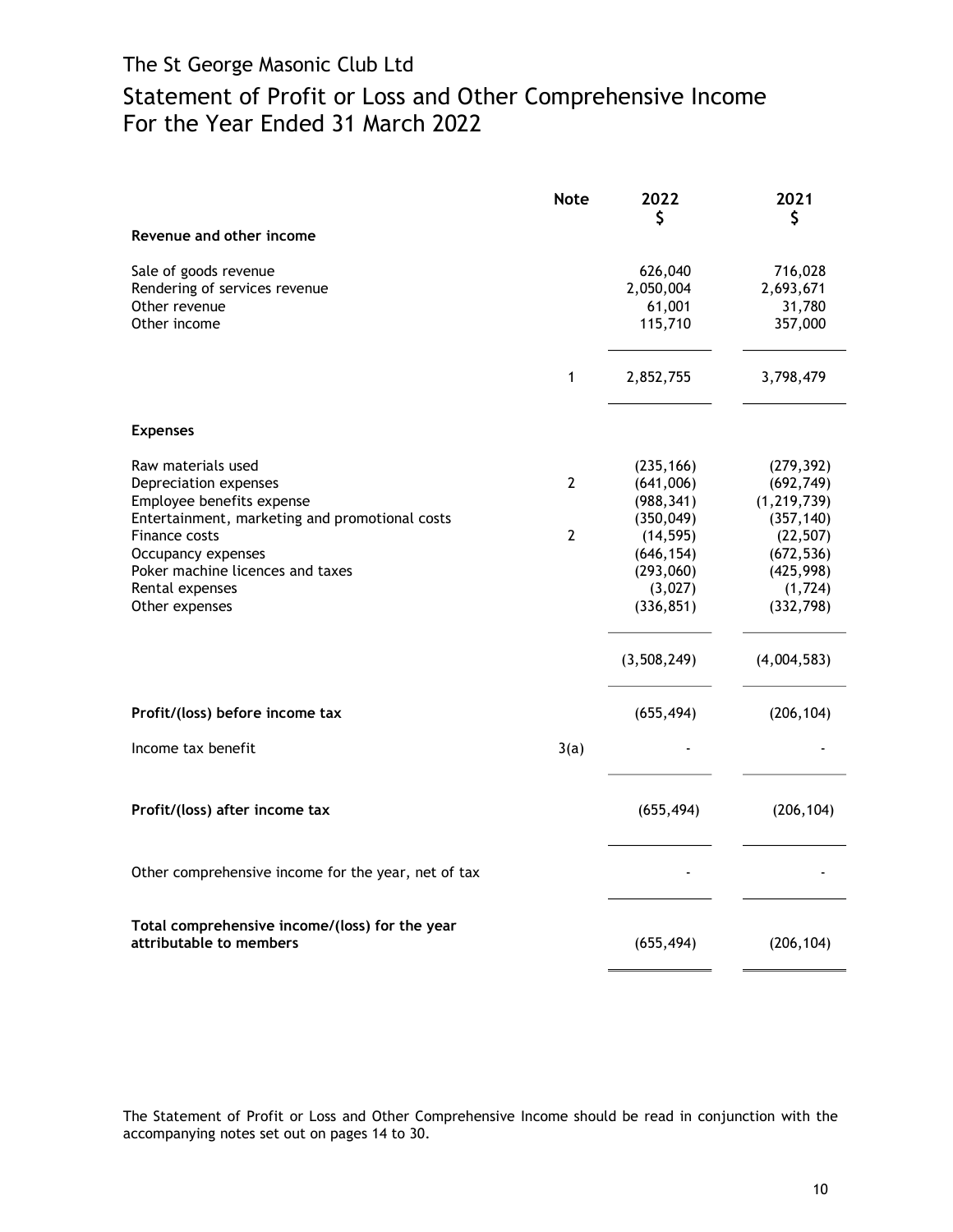# The St George Masonic Club Ltd Statement of Financial Position As at 31 March 2022

|                                                                                                                                                                | <b>Note</b>              | 2022<br>S                                    | 2021<br>Ş                                           |
|----------------------------------------------------------------------------------------------------------------------------------------------------------------|--------------------------|----------------------------------------------|-----------------------------------------------------|
| <b>ASSETS</b>                                                                                                                                                  |                          |                                              |                                                     |
| <b>Current Assets</b><br>Cash and cash equivalents<br>Trade and other receivables<br>Financial assets<br>Inventories<br>Prepayments                            |                          | 497,743<br>25,129<br>750<br>52,536<br>17,898 | 1,013,798<br>2,632<br>750<br>49,795<br>16,292       |
| <b>Total Current Assets</b>                                                                                                                                    |                          | 594,056                                      | 1,083,267                                           |
| <b>Non-Current Assets</b><br>Property, plant and equipment<br>Intangible assets                                                                                | 4<br>5                   | 5,828,601<br>193,291                         | 6,122,779<br>193,291                                |
| <b>Total Non-Current Assets</b>                                                                                                                                |                          | 6,021,892                                    | 6,316,070                                           |
| <b>Total Assets</b>                                                                                                                                            |                          | 6,615,948                                    | 7,399,337                                           |
| <b>LIABILITIES</b>                                                                                                                                             |                          |                                              |                                                     |
| <b>Current Liabilities</b><br>Trade and other payables<br><b>Financial liabilities</b><br>Lease liabilities<br>Employee benefits<br>Income received in advance | 6<br>7<br>8<br>9         | 474,582<br>52,751<br>212,856<br>16,071       | 554,965<br>2,121,023<br>24,441<br>228,329<br>23,473 |
| <b>Total Current Liabilities</b>                                                                                                                               |                          | 756,260                                      | 2,952,231                                           |
| <b>Non-Current Liabilities</b><br>Lease liabilities<br>Employee benefits<br><b>Financial liabilities</b>                                                       | 8<br>9<br>$\overline{7}$ | 4,392<br>54,256<br>2,121,023                 | 66,956<br>44,639                                    |
| <b>Total Non-Current Liabilities</b>                                                                                                                           |                          | 2,179,671                                    | 111,595                                             |
| <b>Total Liabilities</b>                                                                                                                                       |                          | 2,935,931                                    | 3,063,826                                           |
| <b>Net Assets</b>                                                                                                                                              |                          | 3,680,017                                    | 4,335,511                                           |
| Members' Funds<br>Retained profits                                                                                                                             |                          | 3,680,017                                    | 4,335,511                                           |
| <b>Total Members' Funds</b>                                                                                                                                    |                          | 3,680,017                                    | 4,335,511                                           |

The Statement of Financial Position should be read in conjunction with  $\frac{1}{\text{the accompanying nodes set out on}}$ pages 14 to 30.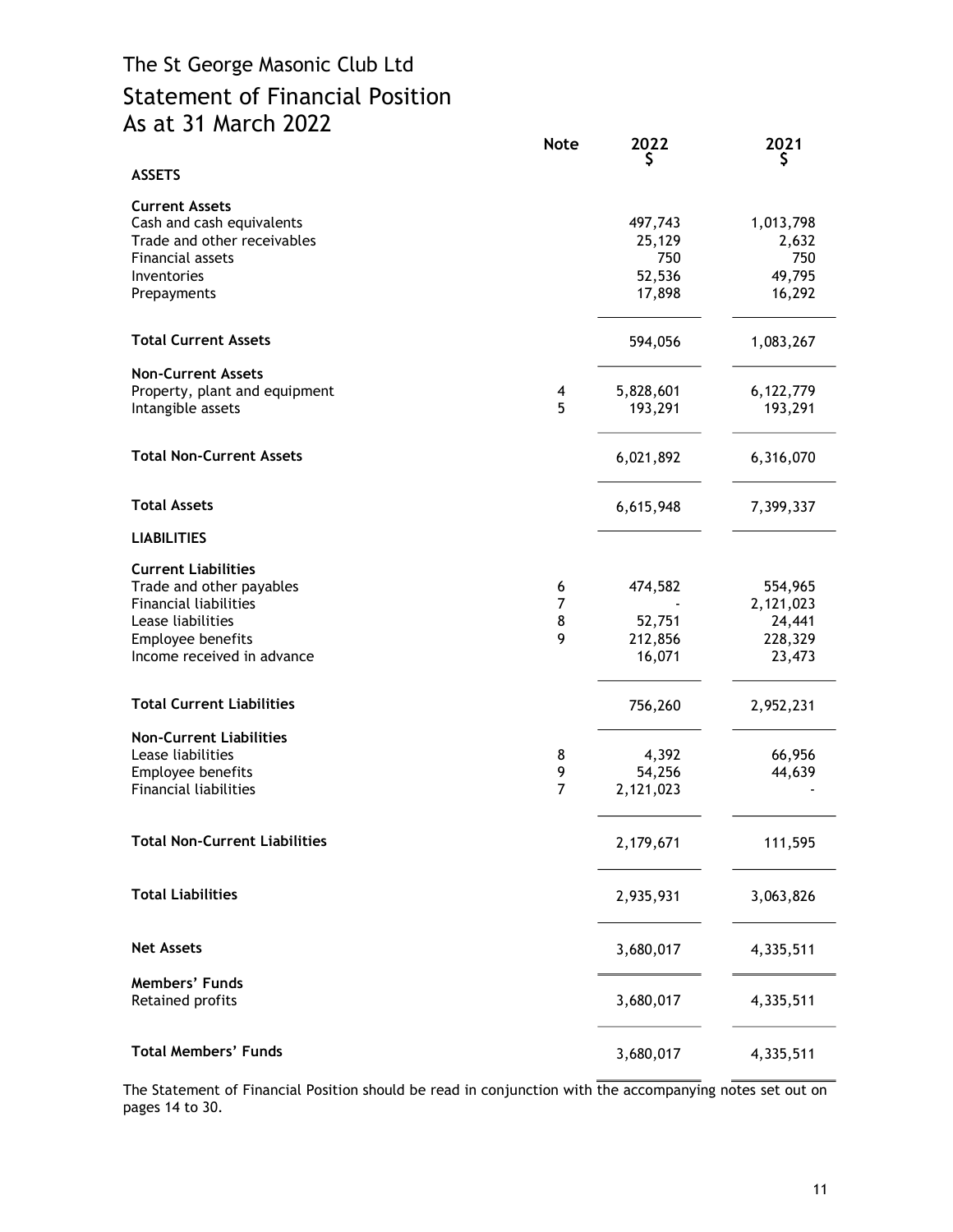# The St George Masonic Club Ltd Statement of Changes in Members' Funds For the Year Ended 31 March 2022

|                                                                     | <b>Retained</b><br><b>Earnings</b> | <b>Total</b><br>Members'<br><b>Funds</b> |
|---------------------------------------------------------------------|------------------------------------|------------------------------------------|
|                                                                     | \$                                 | \$                                       |
| Balance at 1 April 2020                                             | 4,541,615                          | 4,541,615                                |
| Profit/(loss) after tax for the year                                | (206, 104)                         | (206, 104)                               |
| Total other comprehensive income for the year                       |                                    |                                          |
| Total comprehensive income for the year, attributable to<br>members | (206, 104)                         | (206, 104)                               |
| Balance at 31 March 2021                                            | 4,335,511                          | 4,335,511                                |
| Profit/(loss) after tax for the year                                | (655, 494)                         | (655, 494)                               |
| Total other comprehensive income for the year                       |                                    |                                          |
| Total comprehensive income for the year, attributable to<br>members | (655, 494)                         | (655, 494)                               |
| Balance at 31 March 2022                                            | 3,680,017                          | 3,680,017                                |

The Statement of Changes in Members' Funds should be read in conjunction with the accompanying notes set out on pages 14 to 30.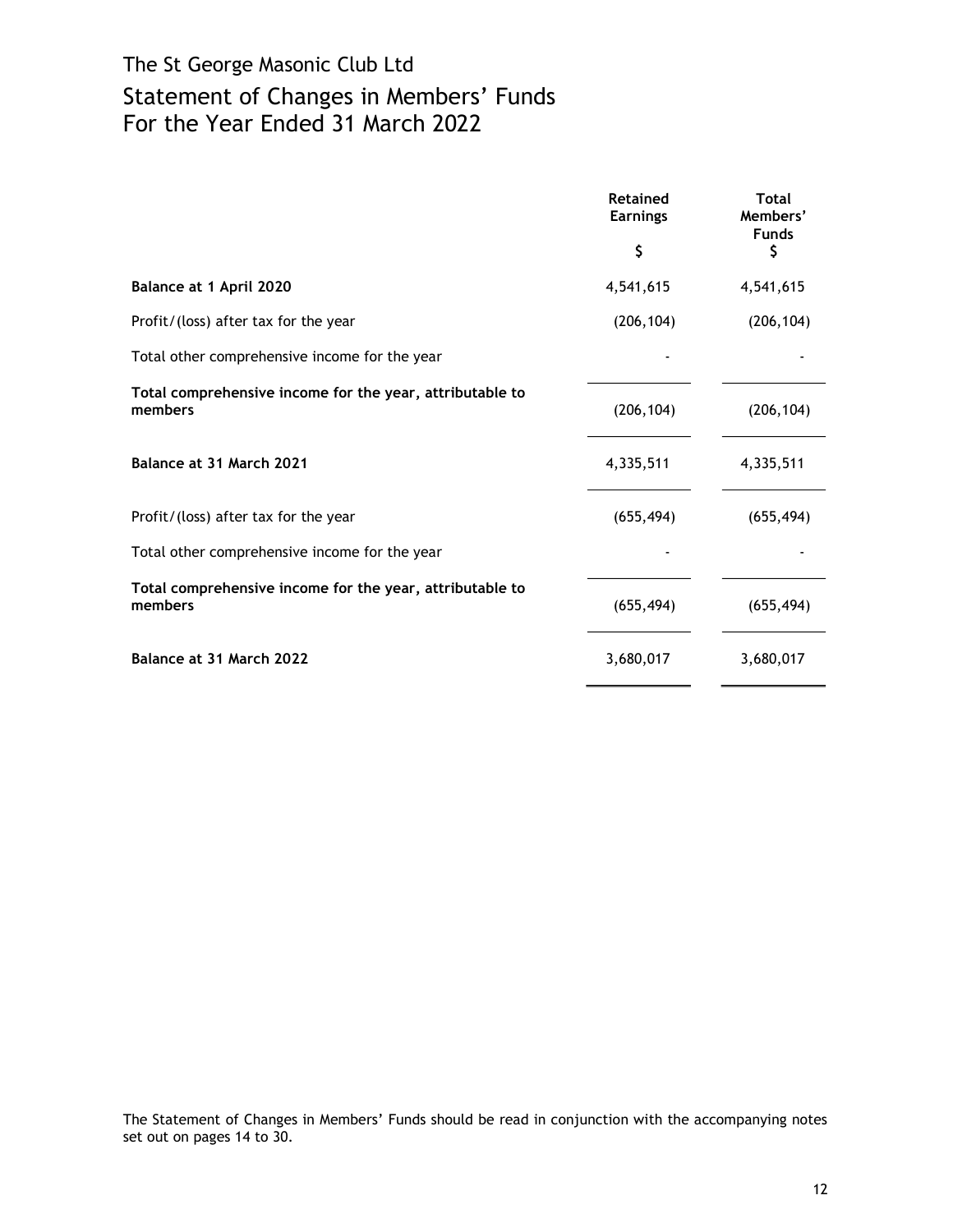# The St George Masonic Club Ltd Statement of Cash Flows For the Year Ended 31 March 2022

|                                                                                                                                                                                                                                           | <b>Note</b> | 2022<br>S                                              | 2021<br>\$                                                        |
|-------------------------------------------------------------------------------------------------------------------------------------------------------------------------------------------------------------------------------------------|-------------|--------------------------------------------------------|-------------------------------------------------------------------|
| <b>Cash Flows From Operating Activities</b><br>Receipts from customers (inclusive of GST)<br>Payments to suppliers and employees (inclusive of GST)<br>Payment for income tax<br>Interest received<br>Rent received<br>Finance costs paid |             | 2,769,257<br>(2,950,636)<br>176<br>60,825<br>(14, 595) | 3,766,255<br>(3, 363, 264)<br>6,330<br>495<br>31,285<br>(22, 507) |
| Net cash (outflows)/inflows from operating activities                                                                                                                                                                                     |             | (134, 973)                                             | 418,594                                                           |
| <b>Cash Flows From Investing Activities</b><br>Payment for property, plant and equipment                                                                                                                                                  |             | (346, 828)                                             | (226, 048)                                                        |
| Net cash outflows from investing activities                                                                                                                                                                                               |             | (346, 828)                                             | (226, 048)                                                        |
| <b>Cash Flows From Financing Activities</b><br>Payment for leases                                                                                                                                                                         |             | (34, 254)                                              |                                                                   |
| Net cash outflows from financing activities                                                                                                                                                                                               |             | (34, 254)                                              |                                                                   |
| Net (decrease)/increase in cash and cash equivalents                                                                                                                                                                                      |             | (516, 055)                                             | 192,546                                                           |
| Cash and cash equivalents at the beginning of the<br>financial year                                                                                                                                                                       |             | 1,013,798                                              | 821,252                                                           |
| Cash and cash equivalents at the end of the<br>financial year                                                                                                                                                                             |             | 497,743                                                | 1,013,798                                                         |

The Statement of Cash Flows should be read in conjunction with the accompanying notes set out on pages 14 to 30.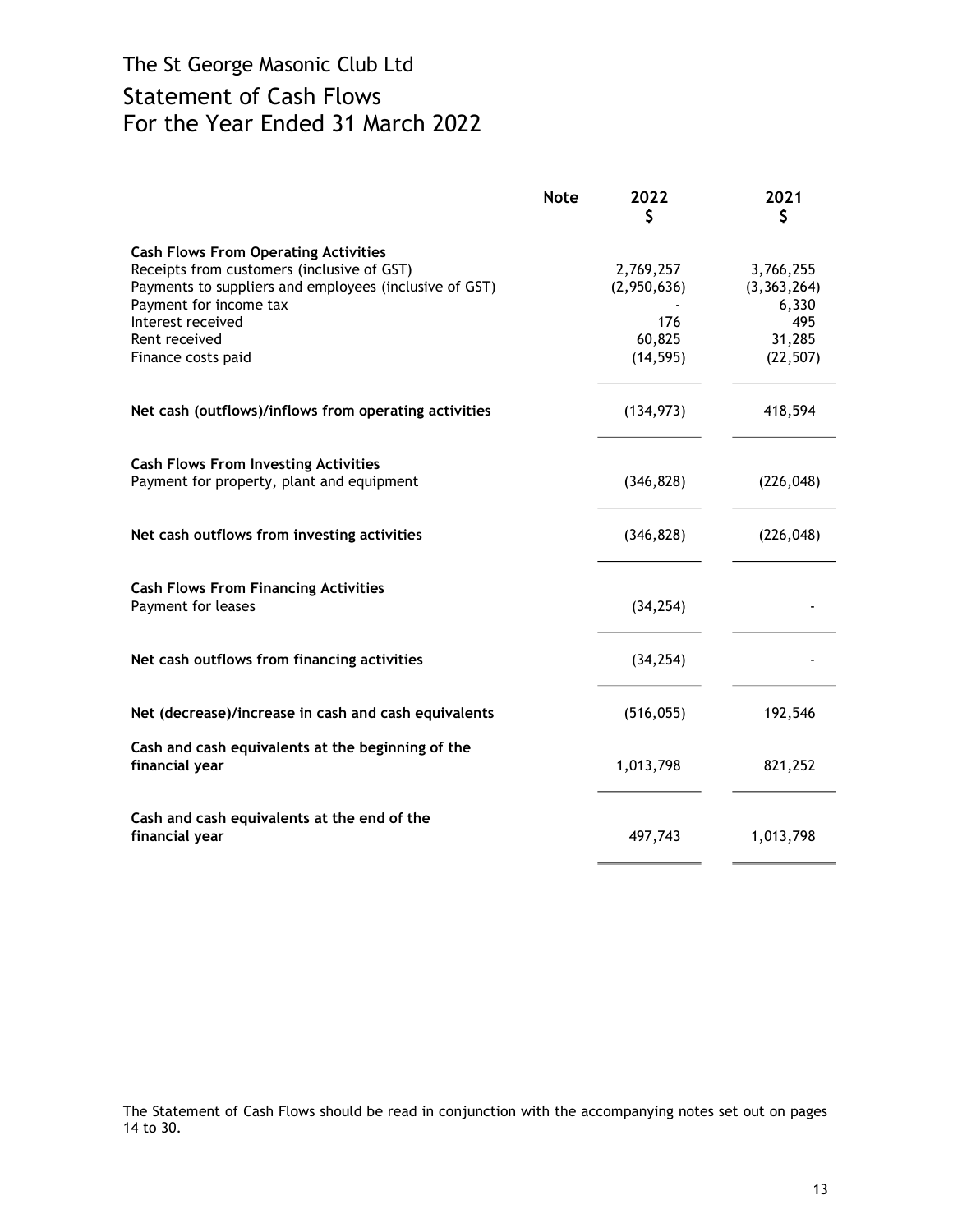# About this report

St George Masonic Club Ltd is a company limited by guarantee, incorporated and domiciled in Australia and is a non-profit entity for the purposes of preparing the financial statements. The financial statements are for St George Masonic Club Ltd as a standalone legal entity.

The financial statements were approved for issue by the Directors on 1 June 2022.

The financial statements are general purpose financial statements which:

- Have been prepared in accordance with the requirements of the Corporations Act 2001 and Australia Accounting Standards – Reduced Disclosure Requirements of the Australia Accounting Standards Board;
- Have been prepared under the historical cost convention;
- Are presented in Australian dollars; and
- Where necessary comparative information has been restated to conform with changes in presentation in the current year.

#### New or amended Accounting Standards and Interpretations adopted

The Company has adopted all new or amended Accounting Standards and Interpretations issued by the Australian Accounting Standards Board ('AASB') that are mandatory for the current reporting period. Any new or amended Accounting Standards or Interpretations that are not yet mandatory have not been early adopted.

#### Going Concern

The financial statements have been prepared on a going concern basis, which contemplates continuity of normal business activities and the realisation of assets and settlements of liabilities in the ordinary course of business for a period of at least twelve months from the date of these financial statements were approved.

COVID-19 has had a significant impact on the Clubs operations and financial results during the year with approximately 16 weeks of Government imposed lockdowns and subsequently the Omicron outbreak which heavily impacted trading conditions. During the year, the company incurred a net loss of \$655,494 (2021: \$206,104), negative operating cashflows of \$134,973 (2021: positive operating cash flows of \$418,594). At 31 March 2022, the company was in a net current liability position of \$162,204 (2021: \$1,868,964) and held cash and cash equivalents of \$497,743 (2021: \$1,013,798).

These events and conditions indicate the existence of a material uncertainty in relation to going concern which may cast significant doubt as to whether the company will continue as a going concern and, therefore, whether the company will realise its assets and discharge its liabilities in the normal course of business and at the amounts stated in the financial report.

However, the directors believe there are reasonable grounds to conclude the company will continue as a going concern on the basis of the following:

- The company successfully renegotiated its commercial bill facility during the year and extended repayment terms until 2023 and 2024, with no principal repayments due until maturity;
- Cash flow budgets indicate sufficient cash flow for the period of 12 months from the date of this report;
- At the date of this report, and subsequent to year end, there does not appear to be any significant uncertainties with respect to trading conditions which may impact the club unfavourably;
- Trade and other payables include amounts owing to government agencies for which amounts are not immediately due at the time of the financial report; and
- Performance in recent months has been favourable and continues to improve.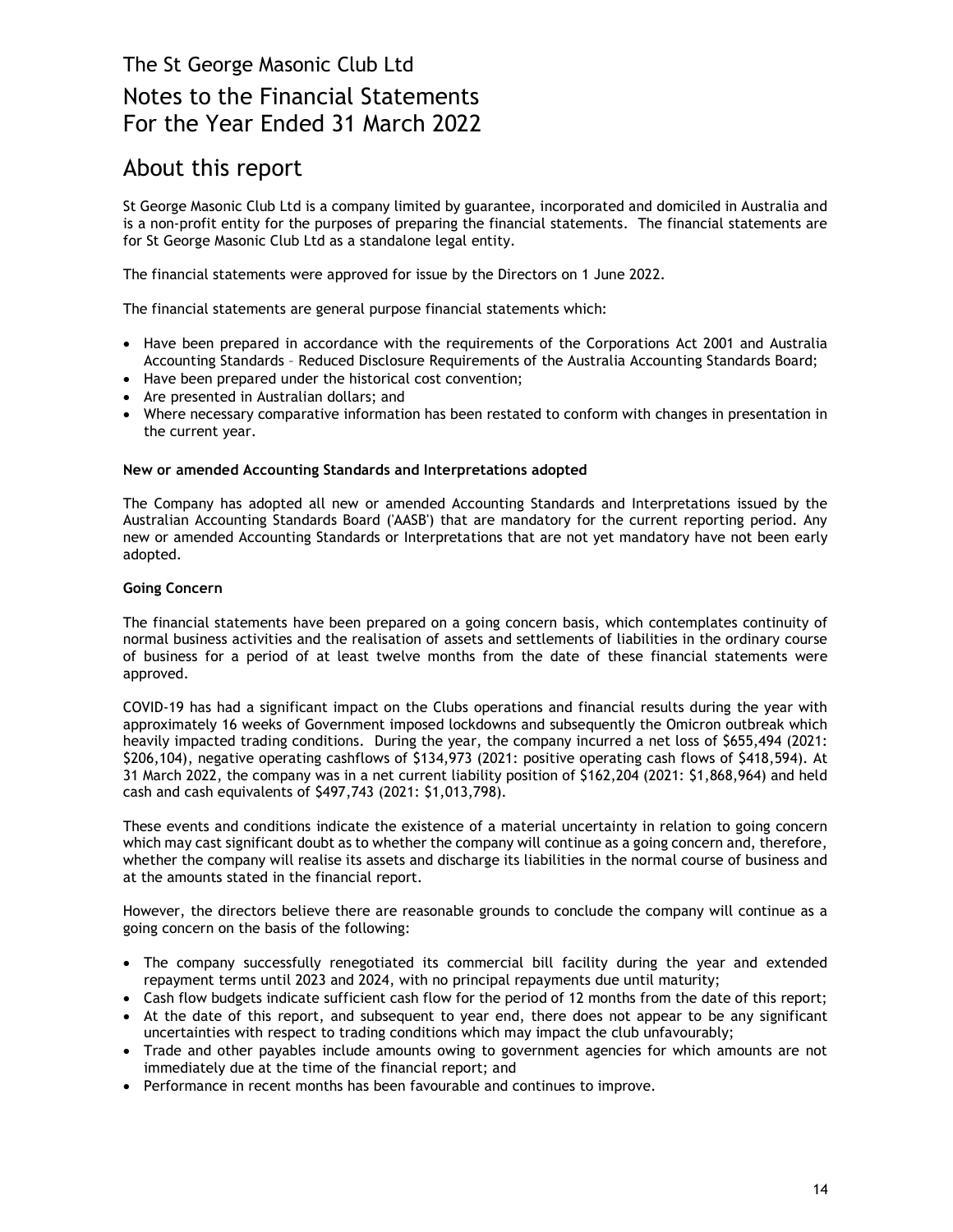### Going Concern (continued)

Should the company be unable to continue as a going concern it may be required to realise its assets and discharge its liabilities other than in the normal course of business and at amounts different from those stated in the financial statements. The financial statements do not include any adjustments relating to the recoverability and classification of asset carrying amounts or the amount of liabilities that might result should the company be unable to continue as a going concern and meet its debts as and when they fall due.

### Critical Accounting Judgements, Estimates and Assumptions

In the process of applying the company's accounting policies, management has made a number of judgements and applied estimates of future events. Judgements and estimates that are material to the financial statements include:

| Estimation of useful lives of assets | Note 4 |  |
|--------------------------------------|--------|--|
| Impairment of non-financial assets   | Note 5 |  |
| Long service leave liability         | Note 9 |  |

| 1 Revenue and Other Income |  |
|----------------------------|--|

## Sale of Goods Revenue

| Bar sales                                                                                                                      | 626,040                                           | 716,028                                            |
|--------------------------------------------------------------------------------------------------------------------------------|---------------------------------------------------|----------------------------------------------------|
| <b>Rendering of Services Revenue</b>                                                                                           |                                                   |                                                    |
| Poker machines - net clearances<br>Members' subscriptions<br>Entertainment and promotions<br>Keno sales<br>Commission received | 1,891,072<br>11,940<br>50,867<br>67,678<br>28,447 | 2,385,719<br>47,760<br>166,290<br>55,498<br>38,404 |
|                                                                                                                                | 2,050,004                                         | 2,693,671                                          |
| <b>Other Revenue</b>                                                                                                           |                                                   |                                                    |
| Interest received<br>Rent received                                                                                             | 176<br>60,825                                     | 495<br>31,285                                      |
|                                                                                                                                | 61,001                                            | 31,780                                             |
| Other Income                                                                                                                   |                                                   |                                                    |
| Government grants received                                                                                                     | 115,710                                           | 357,000                                            |
| Total revenue and other income                                                                                                 | 2,852,755                                         | 3,798,479                                          |

2022 2021 \$ \$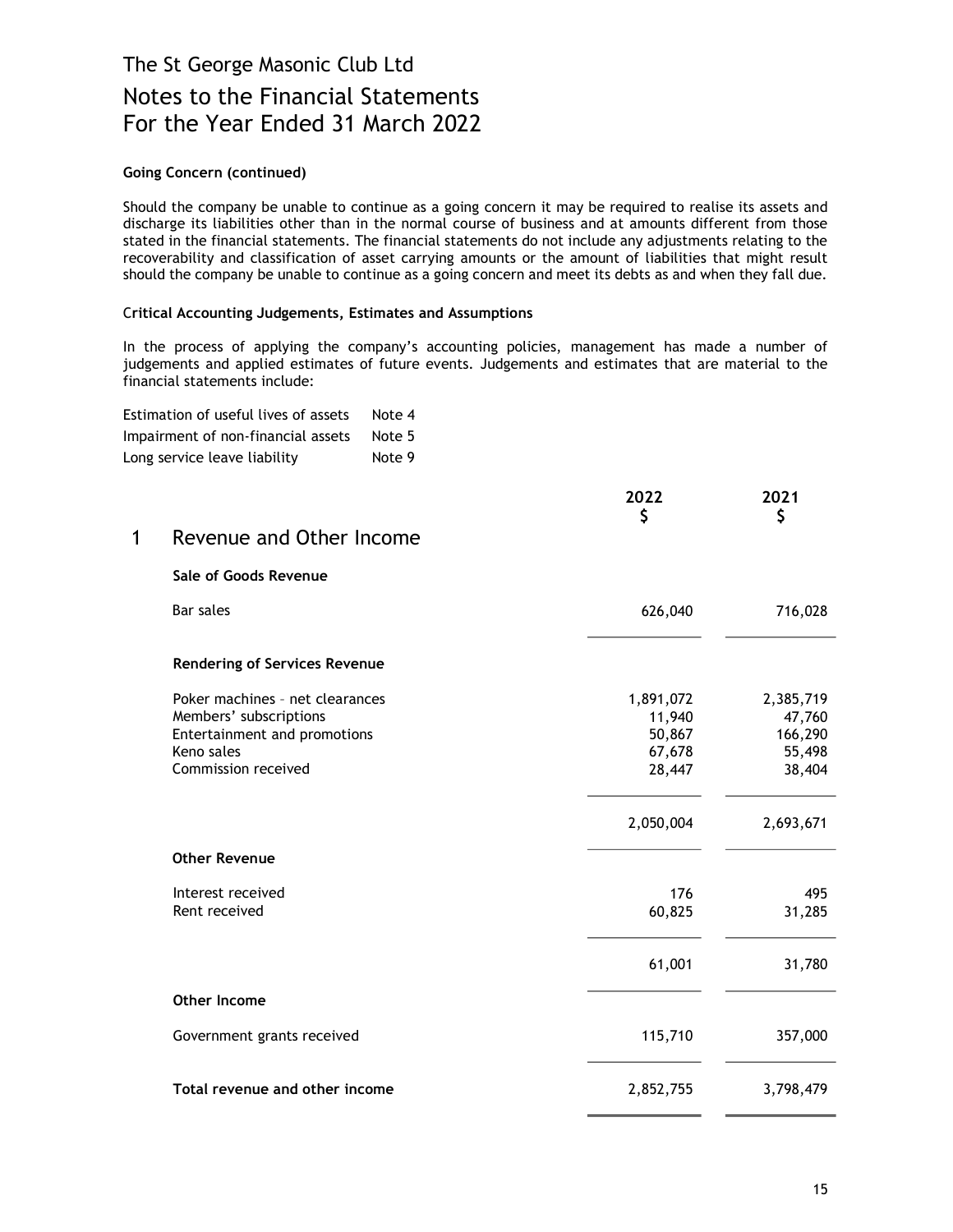# Notes to the Financial Statements For the Year Ended 31 March 2022

## 1 Revenue and Other Income (continued)

### Recognition and Measurement

Revenues are recognised at fair value of the consideration received or receivable net of the amount of goods and services tax (GST) payable to the taxation authority. Exchanges of goods or services of the same nature and value without any cash consideration are not recognised as revenues. The club recognises revenue when the amount of revenue can be reliably measured, it is probable that the future economic benefits will flow to the entity and specific criteria have been met for each of the club's activities as described below.

### Sale of Goods

Revenue from the sale of goods comprises revenue earned from the provision of beverage and other goods and is recognised (net of rebates, returns, discounts and other allowances) on the point in time of delivery as this corresponds to the transfer of significant risks and rewards of ownership of the goods which is considered to be the fulfilment of the performance obligation.

### Rendering of Services

Revenue from rendering services comprises revenue from gaming facilities together with other services to members and other patrons of the club and is recognised when the services are provided.

### Interest Revenue

Interest revenue is recognised using the effective interest rate method, which for floating rate financial assets is the rate inherent in the instrument.

#### Rental Revenue

Rental revenue is recognised on a straight-line basis over the lease term. Lease incentives granted are recognised as part of the rental revenue. Contingent rentals are recognised as income in the period when earned.

#### Other income

Other income is recognised when it is received or when the right to receive payment is established.

#### Sale of Property, Plant and Equipment

The gain or loss on disposal of property, plant and equipment is calculated as the difference between the carrying amount of the asset at the time of disposal and the net proceeds on disposal (including incidental costs) and is recognised as other income at the date control of the asset passes to the buyer.

#### Government Grants

Government grants are recognised as income when it is reasonably certain that the company complies with the conditions attached to them and when the right to receive payment is established. The company has elected to recognise grant income as an offset to the directly attributable expenditure in the financial statements where relevant. A total of \$115,710 of Job Saver subsidies have been recognised as other income during the year ended 31 March 2022, whilst a total of \$357,000 of Job Keeper subsidies were recognised as other income in the year ended 31 March 2021.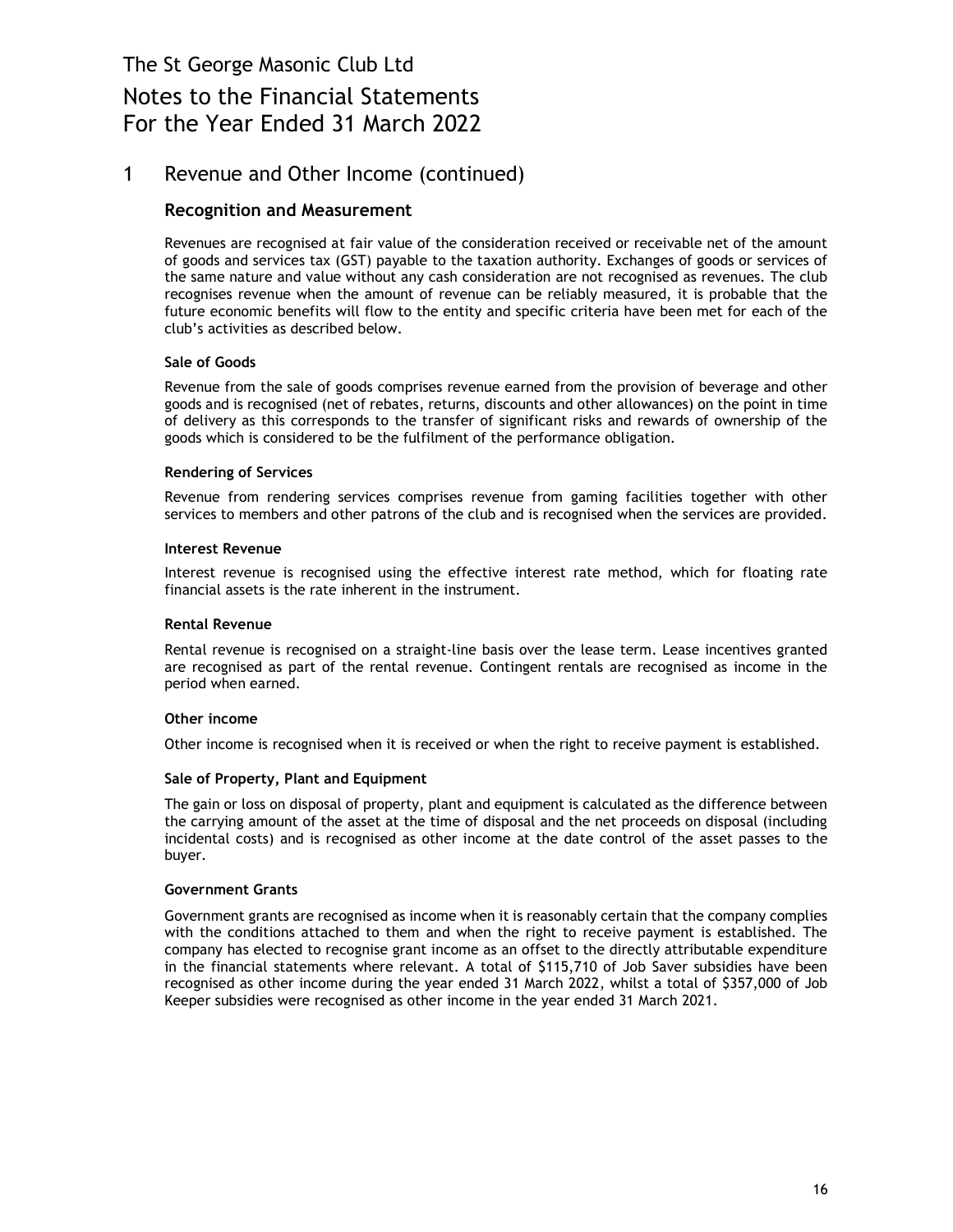|   |                                                                                                                                                                            | 2022<br>\$                                                  | 2021<br>\$                                                  |
|---|----------------------------------------------------------------------------------------------------------------------------------------------------------------------------|-------------------------------------------------------------|-------------------------------------------------------------|
| 2 | <b>Expenses</b>                                                                                                                                                            |                                                             |                                                             |
|   | Profit before income tax includes the following<br>specific expenses:                                                                                                      |                                                             |                                                             |
|   | <b>Finance costs</b>                                                                                                                                                       |                                                             |                                                             |
|   | Bank loans and overdraft<br>Loan funding<br>Hire purchase charges                                                                                                          | 3,600<br>10,995                                             | 3,083<br>3,600<br>15,824                                    |
|   |                                                                                                                                                                            | 14,595                                                      | 22,507                                                      |
|   | Depreciation                                                                                                                                                               |                                                             |                                                             |
|   | Buildings and improvements<br>Plant and equipment<br>Poker machines<br>Poker machines under lease<br>Plant and equipment under lease<br>Motor vehicles under hire purchase | 162,060<br>152,161<br>186,133<br>100,941<br>35,698<br>4,013 | 164,653<br>175,430<br>169,834<br>135,525<br>43,142<br>4,165 |
|   | Total depreciation                                                                                                                                                         | 641,006                                                     | 692,749                                                     |
|   | Contribution to superannuation plans                                                                                                                                       | 79,623                                                      | 88,303                                                      |
|   |                                                                                                                                                                            |                                                             |                                                             |

## Recognition and Measurement

Finance costs include interest or premiums relating to borrowings, amortisation of ancillary costs incurred in connection with arrangement of borrowings and lease finance charges.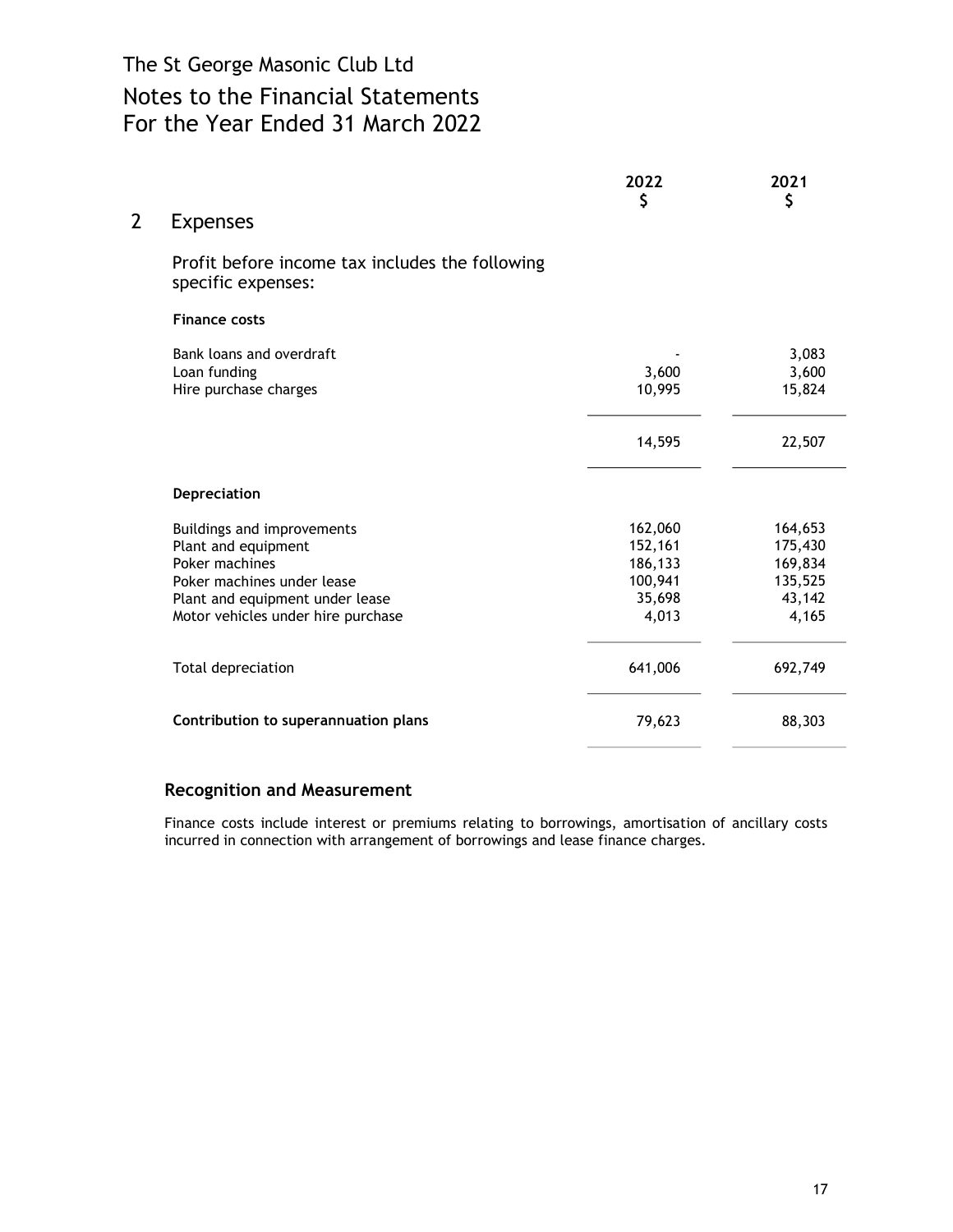## 3 Income Tax

## (a) Income Tax Benefit

The Income Tax Assessment Act, 1997 (amended) provides that under the concept of mutuality clubs are only liable for income tax on income derived from non-members and from outside entities.

|                                                                                                                                             | 2022<br>\$            | 2021<br>\$            |
|---------------------------------------------------------------------------------------------------------------------------------------------|-----------------------|-----------------------|
| The amount set aside for income tax in the Statement of<br>Profit or Loss and Other Comprehensive Income has been<br>calculated as follows: |                       |                       |
| Proportion of income attributable to non-members                                                                                            | 475,649               | 582,927               |
| Less: Proportion of expenses attributable to non-members                                                                                    | (561, 695)            | (568, 431)            |
| Add: Other taxable income                                                                                                                   | (86, 046)<br>157,126  | 14,496<br>499,762     |
| Less: Other deductible expenses                                                                                                             | 71,080<br>(260, 142)  | 514,258<br>(743, 528) |
| Net income/(loss) subject to tax<br>Tax losses not recognised                                                                               | (189, 062)<br>189,062 | (229, 270)<br>229,270 |
|                                                                                                                                             |                       |                       |
| Income tax attributable to operating profit at a rate of 25%<br>Decrease in deferred tax assets                                             |                       |                       |
| Income tax expense                                                                                                                          |                       |                       |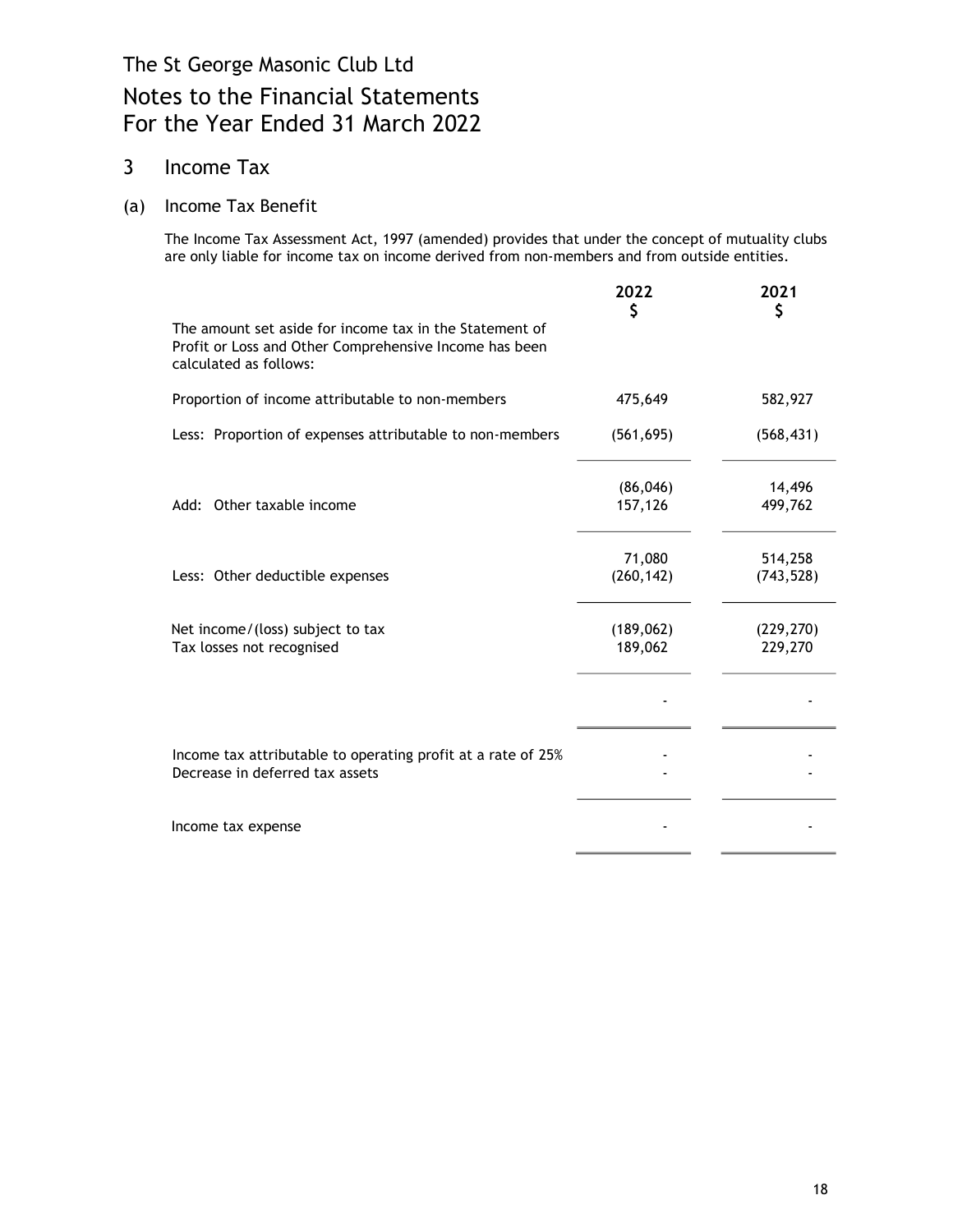# Notes to the Financial Statements For the Year Ended 31 March 2022

## 3 Income Tax (continued)

|     |                                                                    | 2022      | 2021<br>\$ |
|-----|--------------------------------------------------------------------|-----------|------------|
| (b) | Tax losses                                                         |           |            |
|     | Unused tax losses for which no deferred tax has been<br>recognised | 1,057,956 | 870,385    |
|     | Potential tax benefit at 25%                                       | 264,489   | 239,356    |

Unused tax losses for which no deferred tax asset has been recognised are subject to final submission of income tax returns for the current financial year.

The benefits will only be obtained if:

- i) the company derives future assessable income of a nature and of an amount sufficient to enable the benefit to be realised,
- ii) the company continues to comply with the conditions for deductibility imposed by law, and
- iii) no changes in tax legislation adversely affect the company in realising the benefit.

### Recognition and Measurement

The income tax expense or benefit for the period is the tax payable on that period's taxable income based on the applicable income tax rate, adjusted by changes in deferred tax assets and liabilities attributable to temporary differences, unused tax losses and the adjustment recognised for prior periods, where applicable.

Deferred tax assets and liabilities are recognised for temporary differences at the tax rates expected to apply when the assets are recovered or liabilities settled, based on those tax rates that are enacted or substantively enacted.

Deferred tax assets are recognised for deductible temporary differences and unused tax losses only if it is probable that future taxable amounts will be available to utilise those temporary differences and losses.

The carrying amount of recognised and unrecognised deferred tax assets are reviewed each reporting date. Deferred tax assets recognised are reduced to the extent that it is no longer probable that future taxable profits will be available for the carrying amount to be recovered. Previously unrecognised deferred tax assets are recognised to the extent that it is probable that there are future taxable profits available to recover the asset.

Deferred tax assets and liabilities are offset only where there is a legally enforceable right to offset current tax assets against current tax liabilities and deferred tax assets against deferred tax liabilities; and they relate to the same taxable authority on either the same taxable entity or different taxable entities which intend to settle the claim simultaneously.

### Mutuality Principle

The company calculates its income in accordance with the mutuality principle which excludes from income, any amounts of subscriptions and contributions from members, and payments received from members for particular services provided by the club or association, e.g. poker machines, bar and dining room service in the case of social clubs. The Commissioner of Taxation accepts this method of calculating income as appropriate for recognised clubs and associations.

Amendments to the Income Tax Assessment Act 1997 ensure social clubs continue not to be taxed on receipts from contributions and payments received from members.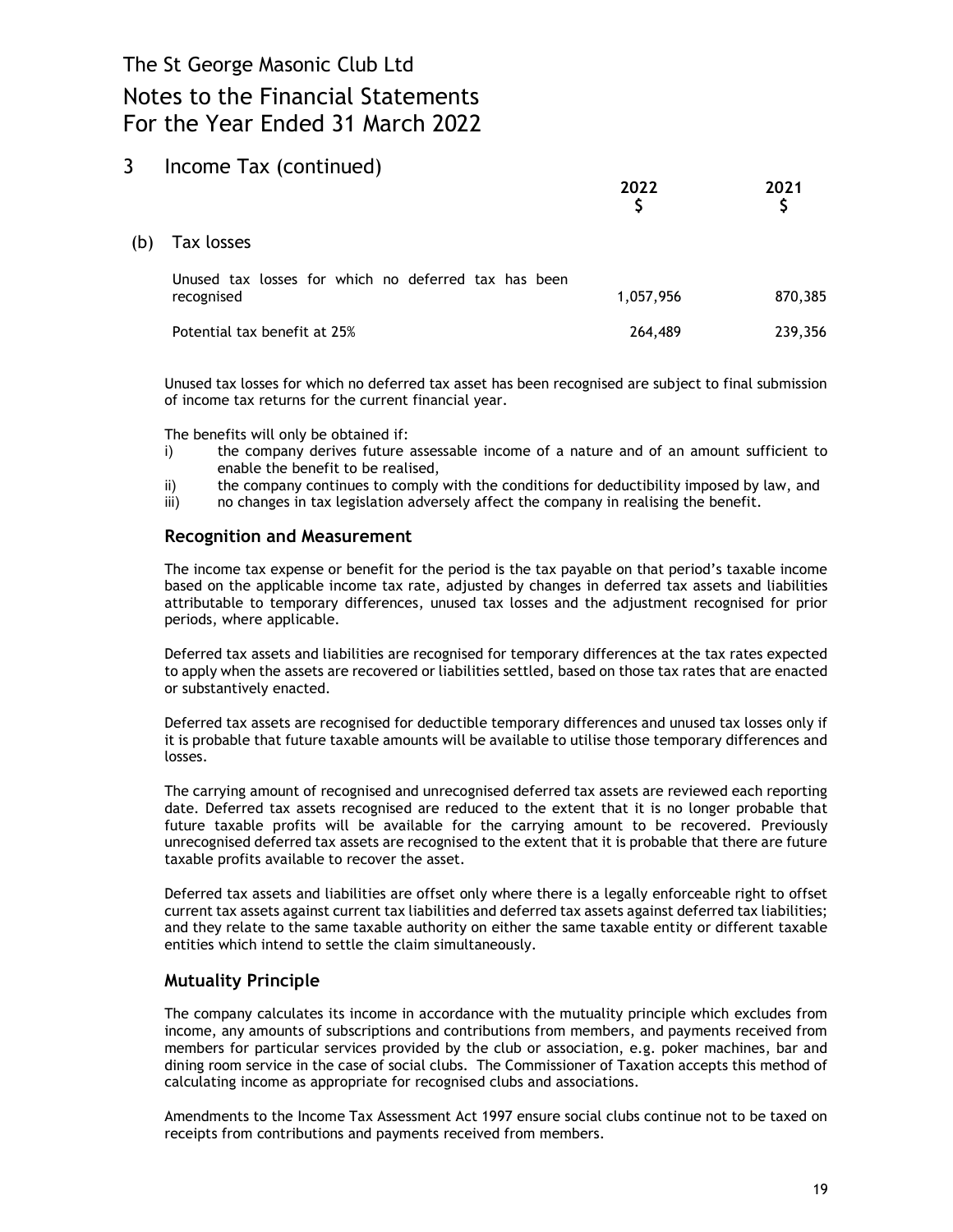# Notes to the Financial Statements For the Year Ended 31 March 2022

|                                                                 | 2022<br>\$               | 2021<br>\$               |
|-----------------------------------------------------------------|--------------------------|--------------------------|
| Property, Plant and Equipment                                   |                          |                          |
| Freehold Land and Buildings<br>At cost                          | 750,000                  | 750,000                  |
| Buildings and Improvements                                      |                          |                          |
| At cost<br>Accumulated depreciation                             | 5,224,320<br>(1,965,610) | 5,224,320<br>(1,803,550) |
|                                                                 | 3,258,710                | 3,420,770                |
| Total Land, Buildings and Improvements                          | 4,008,710                | 4,170,770                |
| Plant and Equipment                                             |                          |                          |
| At cost<br>Accumulated depreciation                             | 4,763,456<br>(4,023,178) | 4,636,488<br>(3,871,017) |
|                                                                 | 740,278                  | 765,471                  |
| <b>Poker Machines</b><br>At cost                                | 2,736,512                | 2,516,651                |
| Accumulated depreciation                                        | (2, 180, 122)            | (1,993,989)              |
|                                                                 | 556,390                  | 522,662                  |
| Plant and Equipment Under Lease (Right-Of-Use-Asset)<br>At cost | 726,744                  | 726,744                  |
| Accumulated depreciation                                        | (503, 438)               | (467, 740)               |
|                                                                 | 223,306                  | 259,004                  |
| Poker Machines Under Lease (Right-Of-Use-Asset)                 |                          |                          |
| At cost<br>Accumulated depreciation                             | 3,017,792<br>(2,721,184) | 3,017,792<br>(2,620,243) |
|                                                                 | 296,608                  | 397,549                  |
| Motor Vehicles Under Lease (Right-Of-Use-Asset)<br>At cost      | 41,228                   | 41,228                   |
| Accumulated depreciation                                        | (37, 919)                | (33,906)                 |
|                                                                 | 3,309                    | 7,322                    |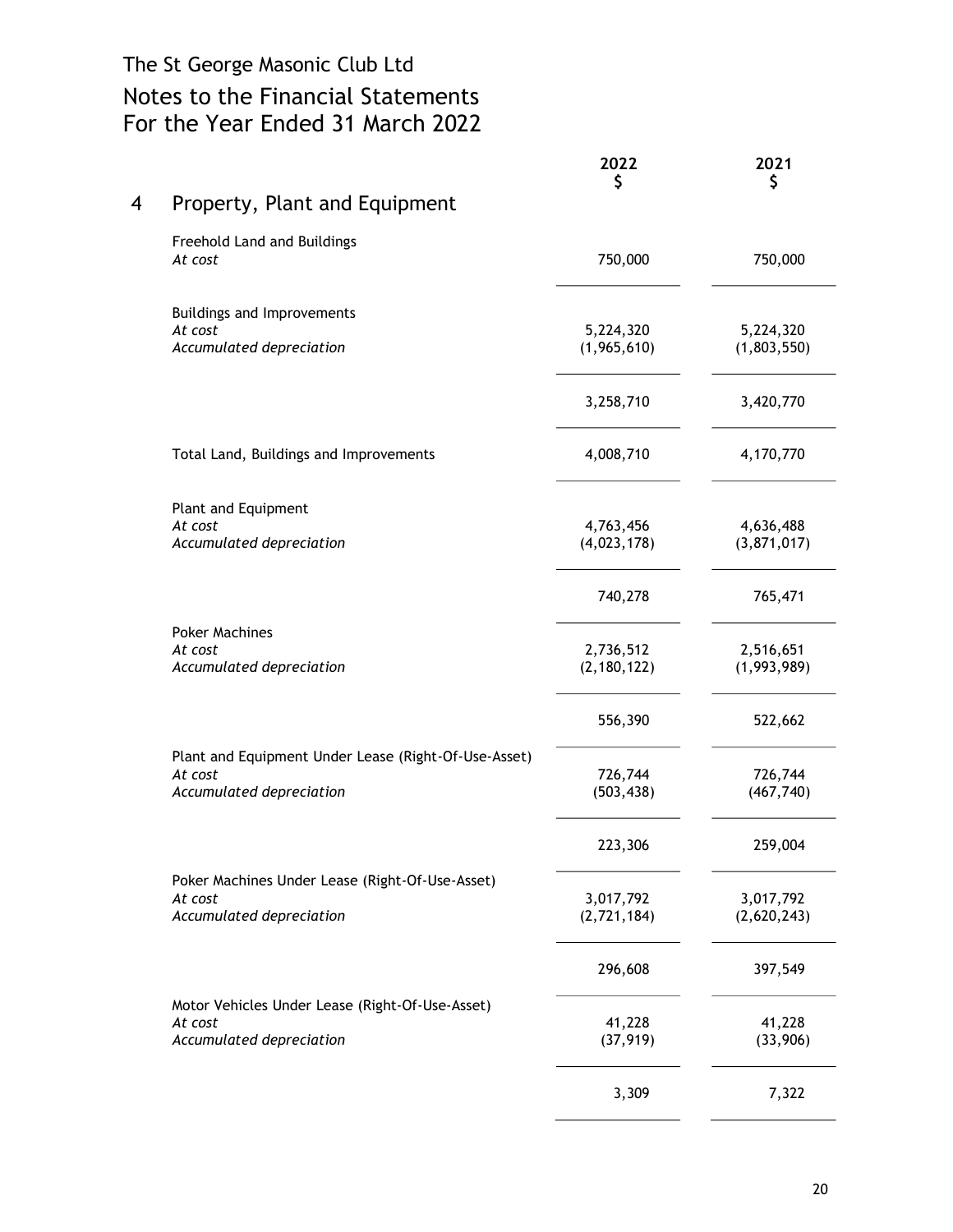| 4 | Property, Plant and Equipment (cont.)              | 2022      | 2021      |
|---|----------------------------------------------------|-----------|-----------|
|   | Total property, plant and equipment net book value | 5,828,601 | 6,122,779 |

Refer to Note 7 for details of security over property, plant and equipment.

### Valuation

The independent valuation of the company's land and buildings was carried out as at 5 March 2021 by Andrew Nock Pty Ltd on the basis of open market for existing use and resulted in a valuation of \$8,800,000. As land and buildings are recorded at cost the valuation has not been brought to account. The Directors do not believe that there has been a material movement in the fair value since the valuation date.

### Reconciliations

### Movements in Carrying Amounts

Movements in the carrying amounts for each class of property, plant and equipment between the beginning and the end of the current financial year are set out below:

| <b>Buildings and Improvements</b><br>Carrying amount at beginning of year<br>Addition<br>Depreciation expense | 3,420,770<br>(162,060) | 3,535,423<br>50,000<br>(164, 653) |  |
|---------------------------------------------------------------------------------------------------------------|------------------------|-----------------------------------|--|
| Carrying amount at end of year                                                                                | 3,258,710              | 3,420,770                         |  |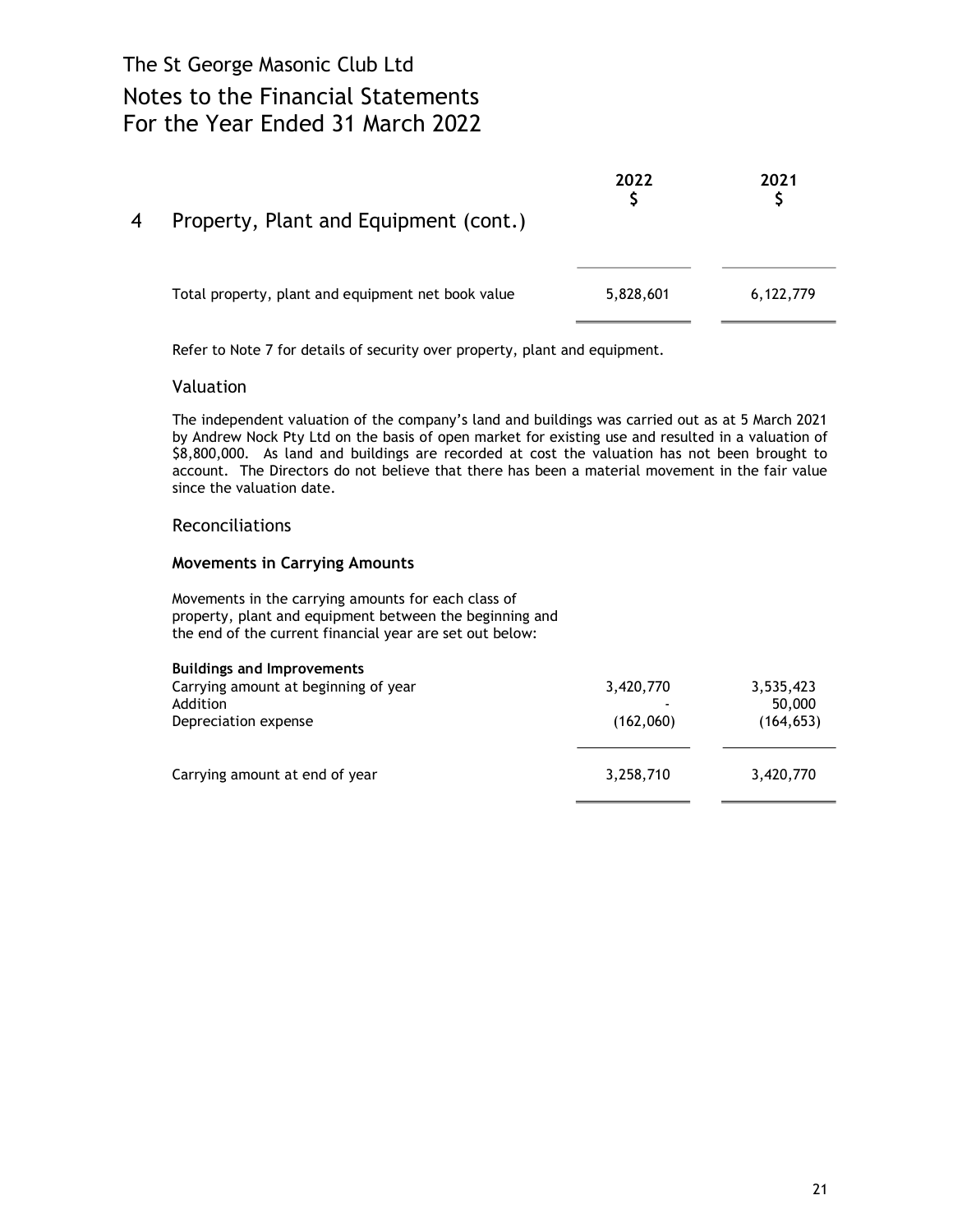# Notes to the Financial Statements For the Year Ended 31 March 2022

|   |                                                      | 2022<br>\$ | 2021<br>\$     |
|---|------------------------------------------------------|------------|----------------|
| 4 | Property, Plant and Equipment (cont.)                |            |                |
|   | <b>Plant and Equipment</b>                           |            |                |
|   | Carrying amount at beginning of year                 | 765,471    | 844,506        |
|   | <b>Additions</b><br>Disposals                        | 126,968    | 96,420<br>(25) |
|   | Depreciation expense                                 | (152, 161) | (175, 430)     |
|   | Carrying amount at end of year                       | 740,278    | 765,471        |
|   | <b>Poker Machines</b>                                |            |                |
|   | Carrying amount at beginning of year                 | 522,662    | 612,844        |
|   | Additions                                            | 219,861    | 79,652         |
|   | Depreciation expense                                 | (186, 133) | (169, 834)     |
|   | Carrying amount at end of year                       | 556,390    | 522,662        |
|   | Plant and Equipment Under Lease (Right-Of-Use-Asset) |            |                |
|   | Carrying amount at beginning of year                 | 259,004    | 302,146        |
|   | Depreciation expense                                 | (35, 698)  | (43, 142)      |
|   | Carrying amount at end of year                       | 223,306    | 259,004        |
|   | Poker Machines Under Lease (Right-Of-Use-Asset)      |            |                |
|   | Carrying amount at beginning of year                 | 397,549    | 533,074        |
|   | Depreciation expense                                 | (100, 941) | (135, 525)     |
|   | Carrying amount at end of year                       | 296,608    | 397,549        |
|   | Motor Vehicles Under Lease (Right-Of-Use-Asset)      |            |                |
|   | Carrying amount at beginning of year                 | 7,322      | 11,487         |
|   | Depreciation expense                                 | (4, 013)   | (4, 165)       |
|   | Carrying amount at end of year                       | 3,309      | 7,322          |
|   |                                                      |            |                |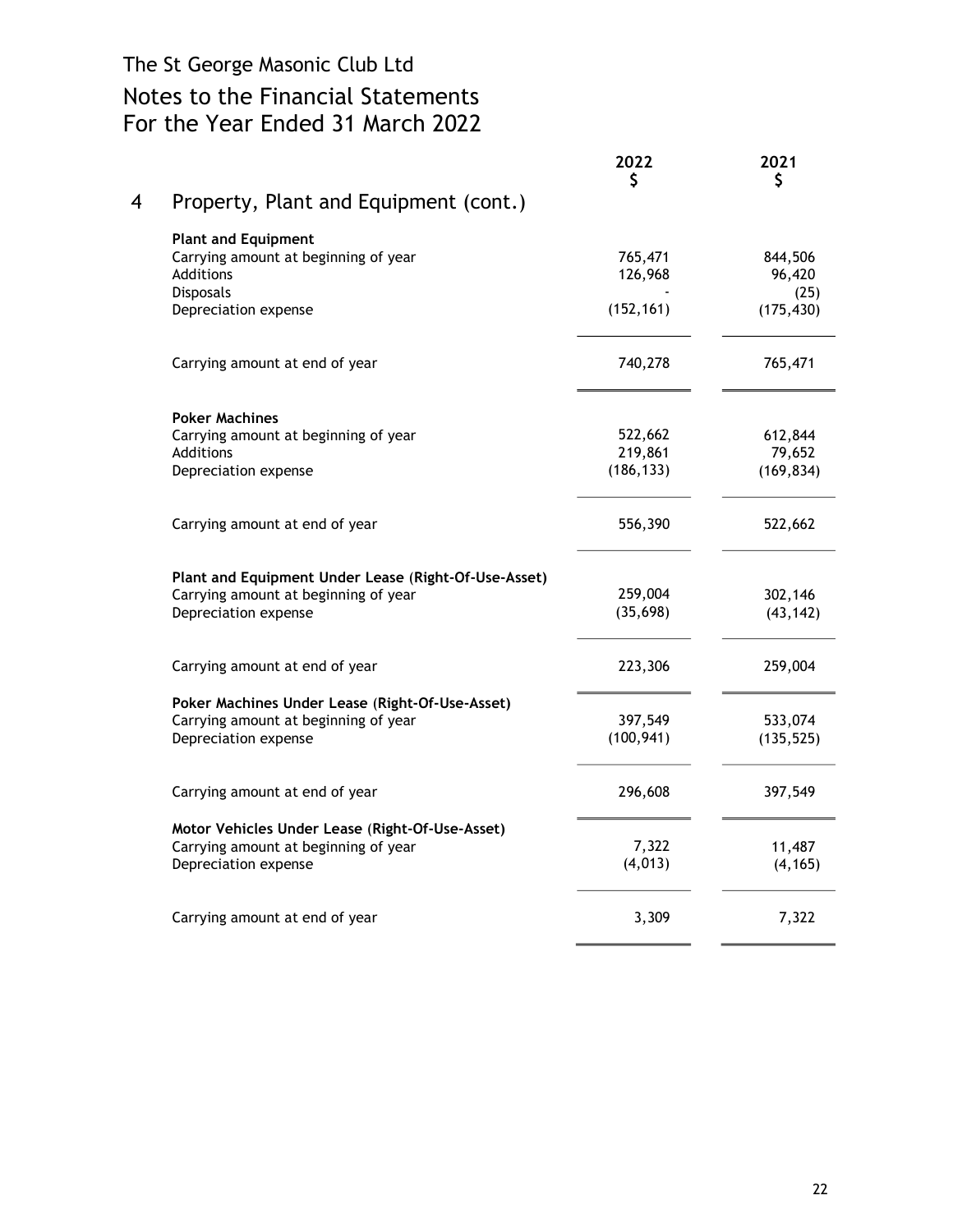## 4 Property, Plant and Equipment (cont.)

Core Properties held by the Club are:

St George Masonic Club Ltd 86 Roberts Avenue Mortdale NSW 2223

Non-Core Properties held by the Club are:

None

### Recognition and Measurement

All property, plant and equipment is stated at historical cost less depreciation. Historical cost includes expenditure that is directly attributable to the acquisition of the items.

Subsequent costs are included in the assets' carrying amount or recognised as a separate asset, as appropriate, only when it is probable that future economic benefits associated with the item will flow to the company and the cost of the item can be measured reliably. All other repairs and maintenance are charged to the profit or loss during the financial period in which they are incurred.

The depreciable amount of all fixed assets, including buildings and capitalised lease assets, but excluding freehold land, is depreciated using the straight line/diminishing value methods to allocate their cost or revalued amounts, net of their residual values, over their estimated useful lives, as follows:

|                            | 2022         | 2021         |
|----------------------------|--------------|--------------|
| Buildings and improvements | 40 years     | 40 years     |
| Plant and equipment        | $4-10$ years | $4-10$ years |
| Poker machines             | 4 years      | 4 years      |
| Motor vehicles             | 4 years      | 4 years      |
| Leased plant and equipment | 3 years      | 3 years      |

The assets' residual values and useful lives are reviewed, and adjusted if appropriate, at the end of each reporting period.

An asset's carrying amount is written down immediately to its recoverable amount if the asset's carrying amount is greater than its estimated recoverable amount.

Gains and losses on disposals are determined by comparing proceeds with carrying amount. These are included in the statement of profit or loss and other comprehensive income.

Capital works in progress are transferred to property, plant and equipment and depreciated when completed and ready for use.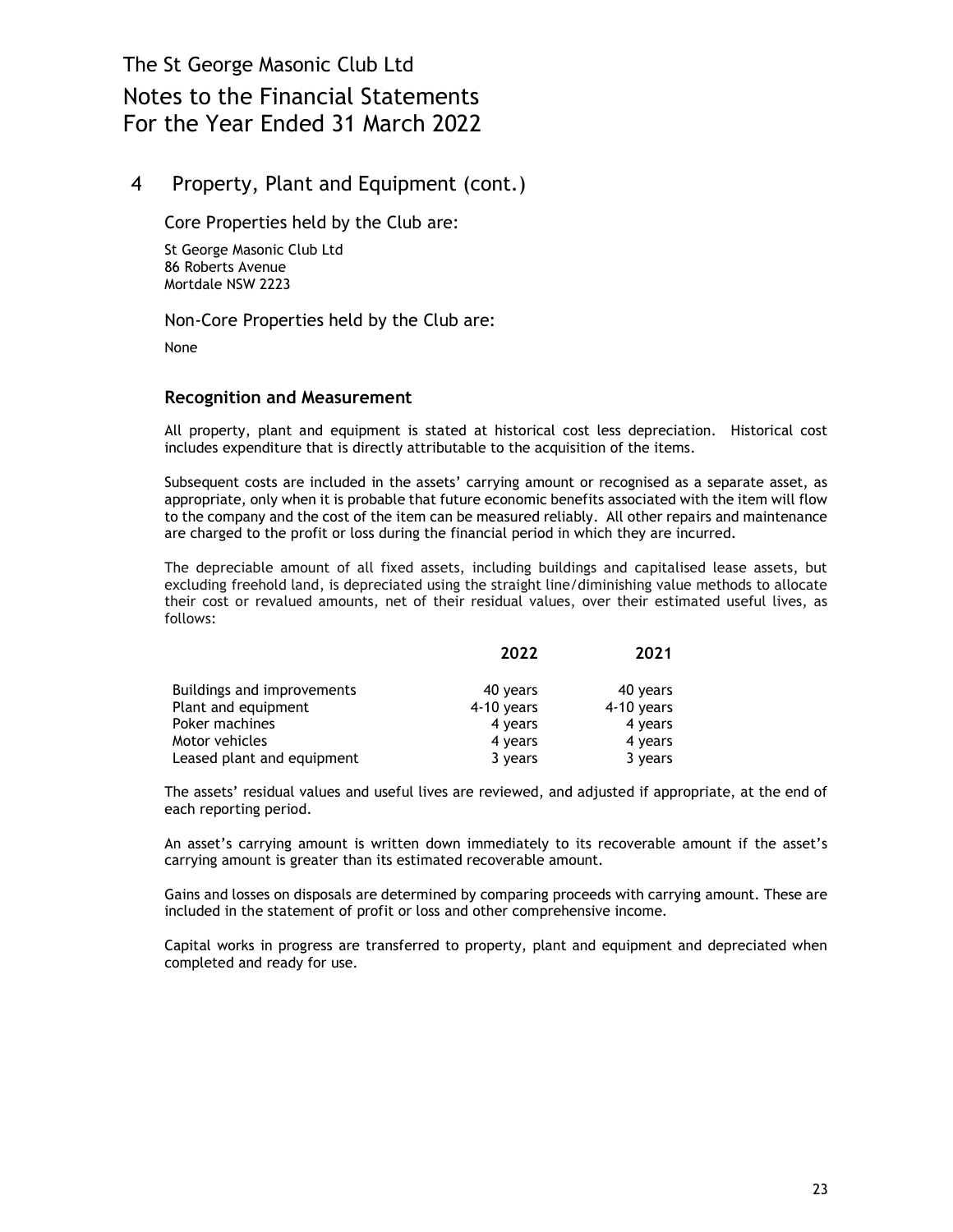# Notes to the Financial Statements For the Year Ended 31 March 2022

## 4 Property, Plant and Equipment (cont.)

## Recognition and Measurement (continued)

### Impairment of Assets

Non-financial assets are reviewed for impairment whenever events or changes in circumstances indicate that the carrying amount may not be recoverable. An impairment loss is recognised for the amount by which the asset's carrying amount exceeds its recoverable amount.

Recoverable amount is the higher of an asset's fair value less costs to sell and value-in-use. The valuein-use is the present value of the estimated future cash flows relating to the asset using a pre-tax discount rate specific to the asset or cash-generating unit to which the asset belongs. Assets that do not have independent cash flows are grouped together to form a cash-generating unit.

#### Right-Of-Use-Assets

A right-of-use asset is recognised at the commencement date of a lease. The right-of-use asset is measured at cost, which comprises the initial amount of the lease liability, adjusted for, as applicable, any lease payments made at or before the commencement date net of any lease incentives received, any initial direct costs incurred, and, except where included in the cost of inventories, an estimate of costs expected to be incurred for dismantling and removing the underlying asset, and restoring the site or asset.

Right-of-use assets are depreciated on a straight-line basis over the unexpired period of the lease or the estimated useful life of the asset, whichever is the shorter. Where the consolidated entity expects to obtain ownership of the leased asset at the end of the lease term, the depreciation is over its estimated useful life. Right-of use assets are subject to impairment or adjusted for any remeasurement of lease liabilities.

The Company has elected not to recognise a right-of-use asset and corresponding lease liability for short-term leases with terms of 12 months or less and leases of low-value assets. Lease payments on these assets are expensed to profit or loss as incurred.

## Key Estimate and Judgement: Estimation of Useful Lives of Assets

The company determines the estimated useful lives and related depreciation and amortisation charges for its property, plant and equipment and finite life intangible assets. The useful lives could change significantly as a result of technical innovations or some other event. The depreciation and amortisation charge will increase where the useful lives are less than previously estimated lives, or technically obsolete or non-strategic assets that have been abandoned or sold will be written off or written down.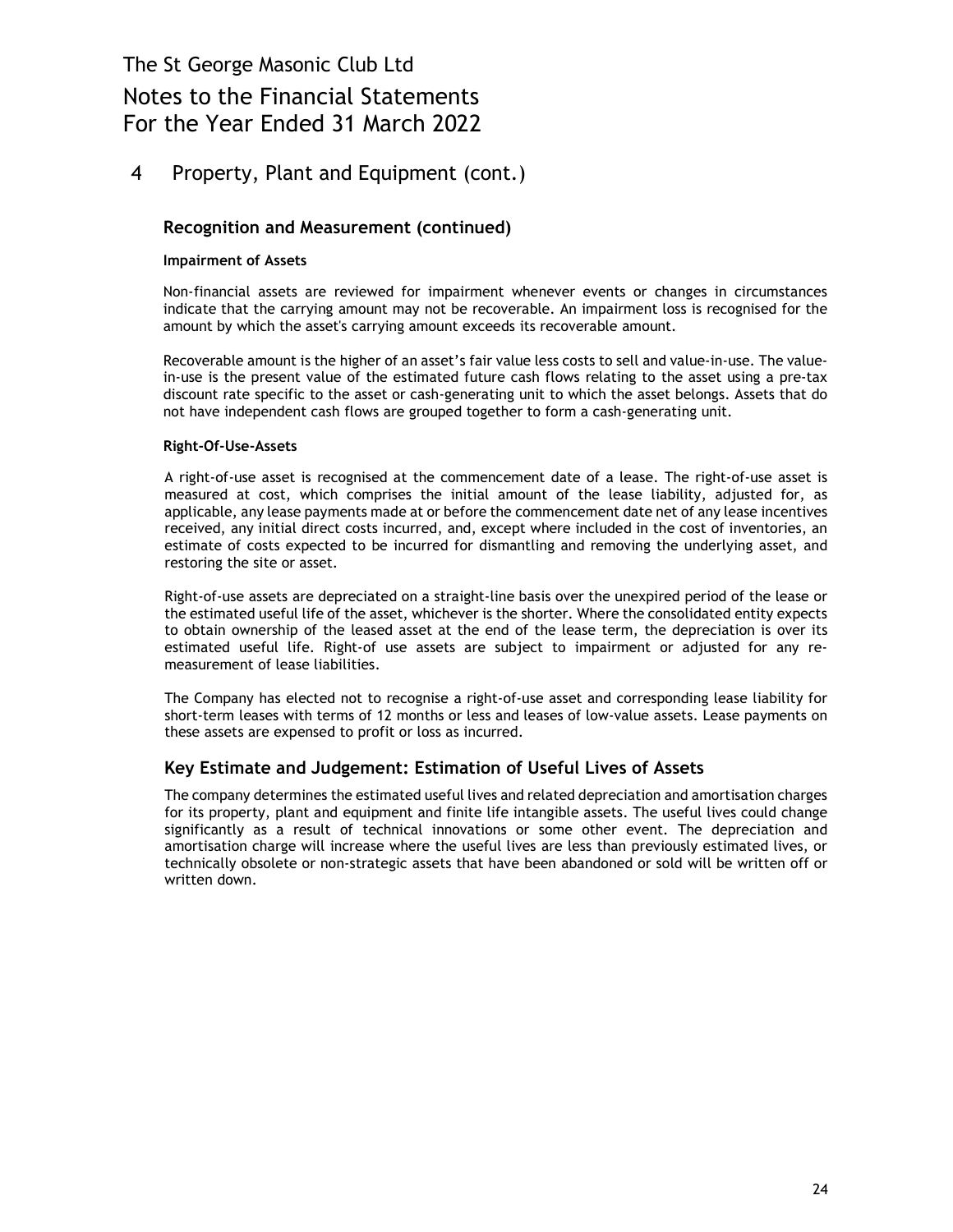| 5 | Intangible Assets                    | 2022    | 2021    |
|---|--------------------------------------|---------|---------|
|   | Poker machine entitlements - at cost | 193,291 | 193,291 |
|   | Net carrying amount                  | 193,291 | 193,291 |

#### Impairment tests for poker machine entitlement

At the end of the reporting period the entity assessed the recoverable amount of poker machine entitlement based on the value in use methodology. The entity uses the daily net income earned (excluding GST) per machine per day and multiplies by the number of poker machine entitlements it has paid for. The value in use recoverable amount for each entitlement is calculated by dividing the total value of the entitlements with the actual number of entitlements. The following rates were used throughout the calculation:

- A discount rate of 3.17% was applied
- expected revenue increases of 5% per year over the next 5 years
- expected expense increases of 2-3% per year over the next 5 years

#### Poker Machine Entitlements

The poker machine entitlements is an indefinite useful life intangible asset. Poker machine entitlements are not amortised. Instead, poker machine entitlements are tested for impairment annually, or more frequently if events or changes in circumstances indicate that it might be impaired, and are carried at cost less accumulated impairment losses.

### Key Estimate and Judgement

Impairment of poker machine entitlements is recognised based on a value in use calculations and is measured at the present value of the estimated future cash inflows available to the company from the use of these licenses. In determining the present value of the cash inflows, growth rate and appropriate discount factors have been considered.

| 6 | Trade and Other Payables                                                                | 2022                         | 2021                        |
|---|-----------------------------------------------------------------------------------------|------------------------------|-----------------------------|
|   | Trade creditors<br>Goods and Services Tax (GST) payable<br>Other creditors and accruals | 143,671<br>41,944<br>288,967 | 57,136<br>38,787<br>459,042 |
|   |                                                                                         | 474,582                      | 554,965                     |

### Recognition and Measurement

These amounts represent liabilities for goods and services provided to the company prior to the end of the financial year which are unpaid. The amounts are unsecured and are usually paid within 30 days of recognition.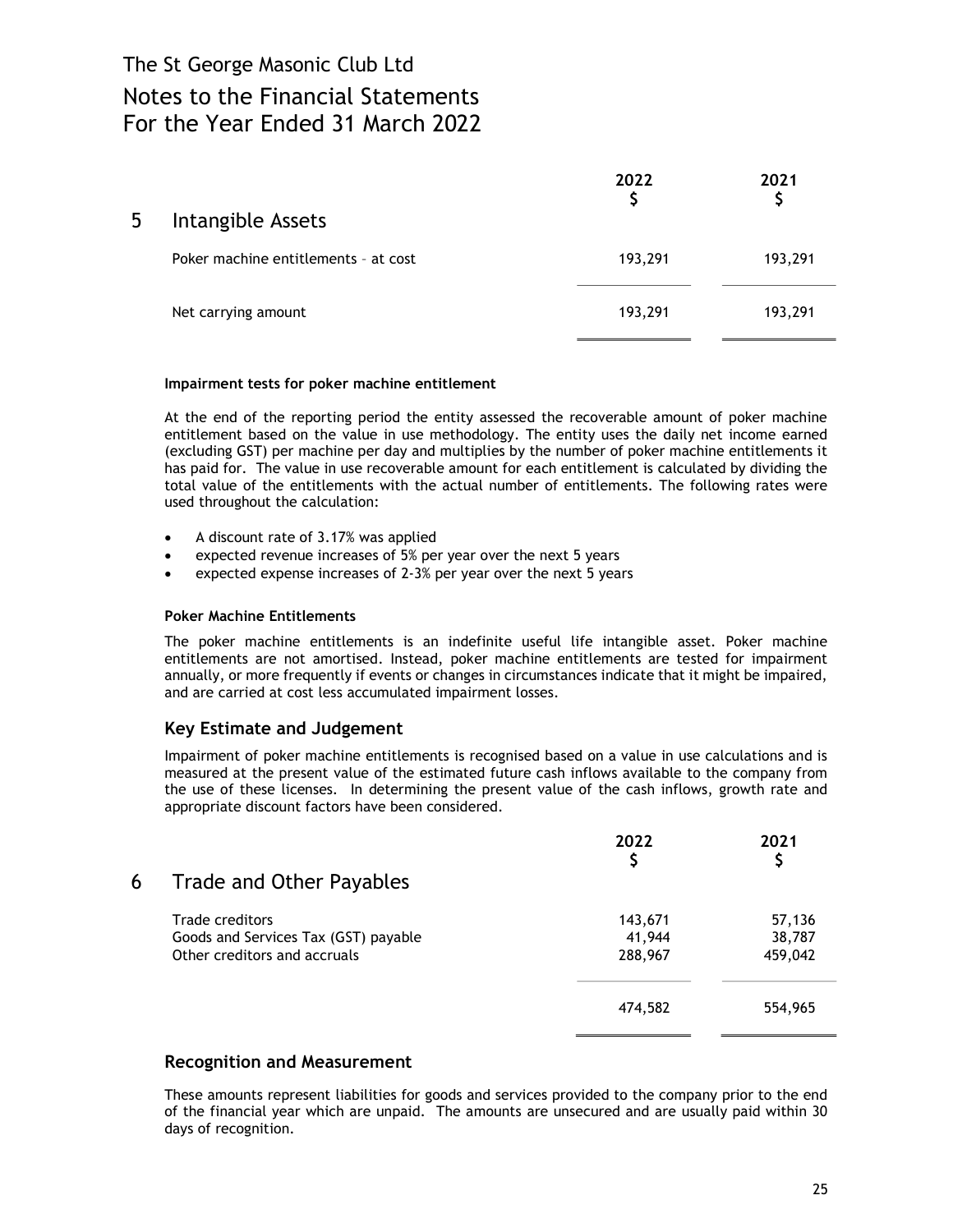|                |                                                             | <b>Note</b> | 2022<br>\$          | 2021<br>\$          |
|----------------|-------------------------------------------------------------|-------------|---------------------|---------------------|
| $\overline{7}$ | <b>Financial Liabilities</b>                                |             |                     |                     |
|                | Current                                                     |             |                     |                     |
|                | Secured<br>Commercial bill facilities                       |             |                     |                     |
|                |                                                             |             |                     | 2,121,023           |
|                | <b>Non-Current</b>                                          |             |                     |                     |
|                | Secured<br>Commercial bill facilities                       |             |                     |                     |
|                |                                                             |             | 2,121,023           |                     |
|                | <b>Financing Arrangements</b>                               |             |                     |                     |
|                | The company has access to the following lines of<br>credit: |             |                     |                     |
|                | Total facilities available:                                 |             |                     |                     |
|                | Commercial bill facilities<br>Overdraft facility            |             | 2,121,023<br>50,000 | 2,600,000<br>50,000 |
|                | <b>Master Credit Card Facility</b>                          |             | 10,000              | 10,000              |
|                |                                                             |             | 2,181,023           | 2,660,000           |
|                | Facilities utilised at reporting date:                      |             |                     |                     |
|                | Commercial bill facilities                                  |             | 2,121,023           | 2,121,023           |
|                | Overdraft facility                                          |             | 14,375<br>591       |                     |
|                | <b>Master Credit Card Facility</b>                          |             |                     | 591                 |
|                |                                                             |             | 2,135,989           | 2,121,614           |
|                |                                                             |             |                     |                     |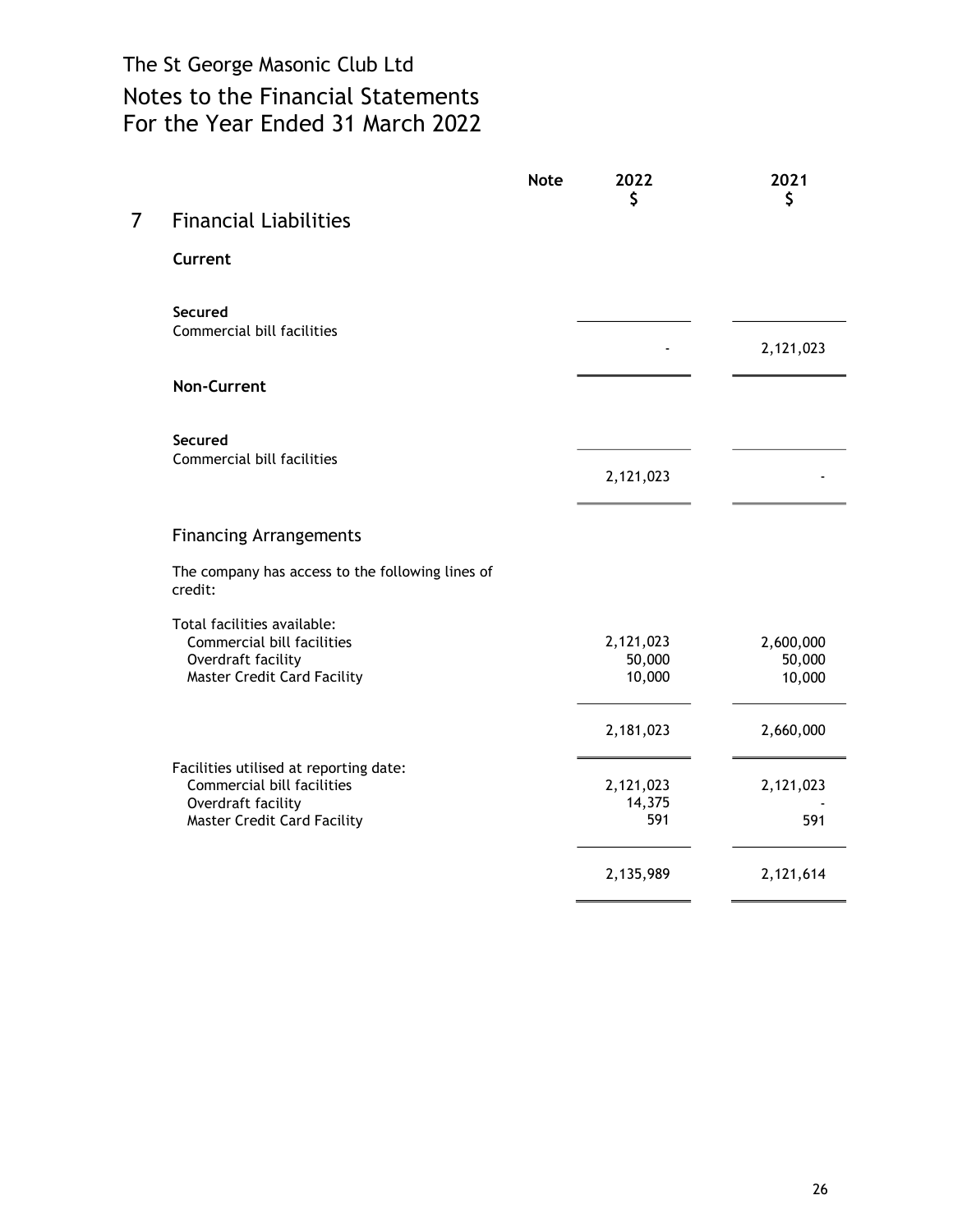# Notes to the Financial Statements For the Year Ended 31 March 2022

## 7 Financial Liabilities (continued)

### Recognition and Measurement

Borrowings are initially recognised at fair value, net of transaction costs incurred. Borrowings are subsequently measured at amortised cost. Any difference between the proceeds (net of transaction costs) and the redemption amount is recognised in the profit or loss over the period of borrowings using the effective interest method.

Borrowings are classified as current liabilities unless the company has an unconditional right to defer settlement of the liability for at least 12 months after the end of the reporting period. In October 2021, the company renegotiated its commercial bill facilities which now mature in December 2023 and March 2024 with the principal due on maturity and are therefore classified as non-current.

#### Finance Leases

A lease asset and a lease liability are recorded at their fair value at the inception of the lease or, if lower at the present value of the minimum lease payments.

Lease liabilities are reduced by repayments of principal. The interest components of the lease payments are expensed. Contingent rentals are expensed as incurred.

#### Security

The security for the commercial bill facility and asset finance line is:

- Registered Mortgage by the St George Masonic Club over the property located at 86 Roberts Avenue, Mortdale;
- General Security Agreement over all present and after-acquired property; and
- Specific Security agreement over all the property described therein.

| 8 | <b>Lease Liabilities</b>         | 2022<br>\$ | 2021<br>\$ |
|---|----------------------------------|------------|------------|
|   | Current<br>Lease liabilities     | 52,751     | 24,441     |
|   | Non-Current<br>Lease liabilities | 4,392      | 66,956     |

#### Recognition and measurement

A lease liability is recognised at the commencement date of a lease. The lease liability is initially recognised at the present value of the lease payments to be made over the term of the lease, discounted using the interest rate implicit in the lease or, if that rate cannot be readily determined, the Company's incremental borrowing rate. Lease payments comprise of fixed payments less any lease incentives receivable, variable lease payments that depend on an index or a rate, amounts expected to be paid under residual value guarantees, exercise price of a purchase option when the exercise of the option is reasonably certain to occur, and any anticipated termination penalties. The variable lease payments that do not depend on an index or a rate are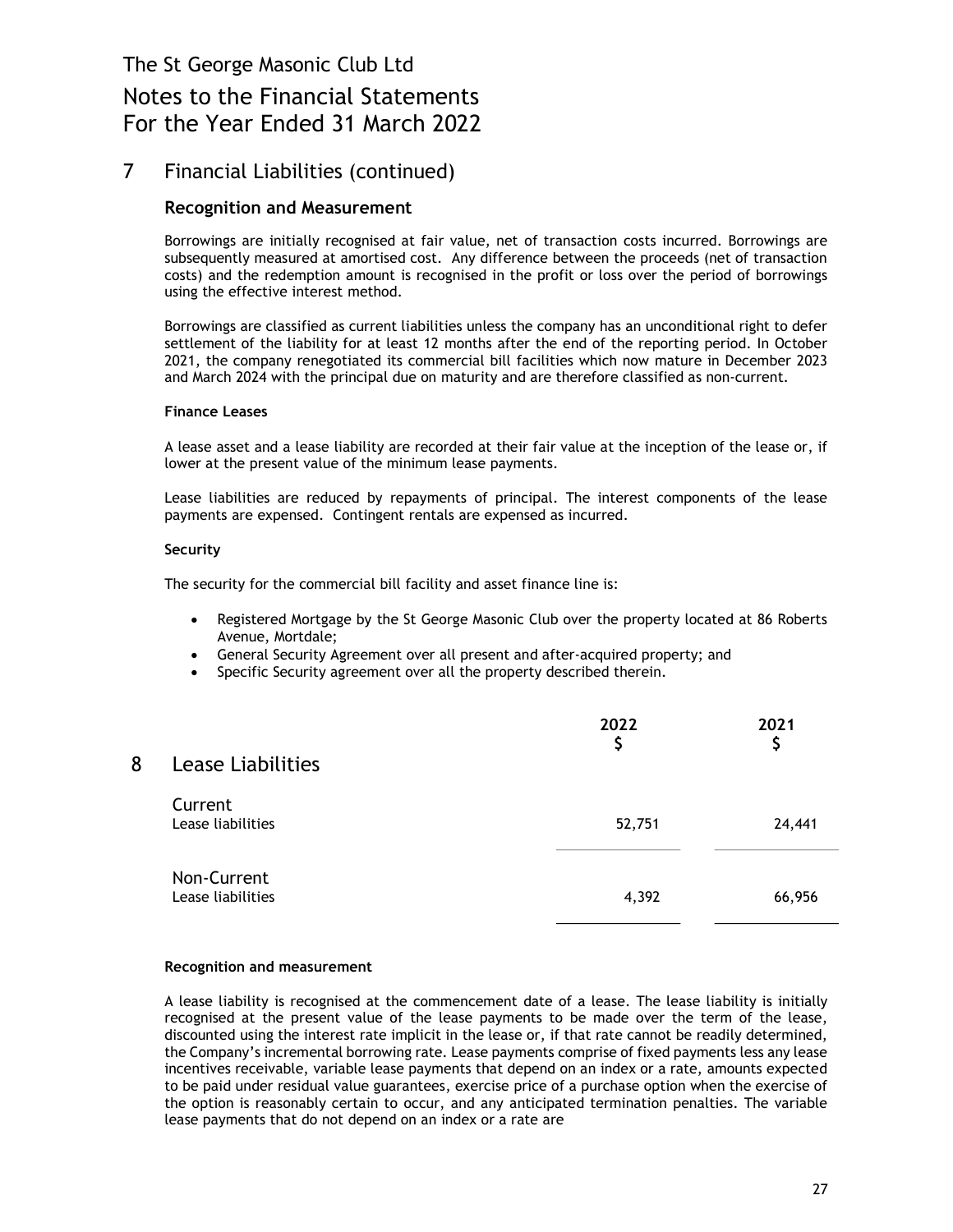# Notes to the Financial Statements For the Year Ended 31 March 2022

## 8 Lease Liabilities (continued)

### Recognition and measurement (continued)

expensed in the period in which they are incurred. Lease liabilities are secured over the rights to the hire purchase assets recognised in the statement of financial position which will revert to the lessor if the company defaults.

Lease liabilities are measured at amortised cost using the effective interest method. The carrying amounts are remeasured if there is a change in the following: future lease payments arising from a change in an index or a rate used; residual guarantee; lease term; certainty of a purchase option and termination penalties. When a lease liability is remeasured, an adjustment is made to the corresponding right-of use asset, or to profit or loss if the carrying amount of the right-of-use asset is fully written down.

| 9 | <b>Employee Benefits</b>                                        | 2022<br>\$        | 2021              |
|---|-----------------------------------------------------------------|-------------------|-------------------|
|   | Aggregate liability for employee benefits including<br>on-costs |                   |                   |
|   | Current<br>Non-current                                          | 212,856<br>54,256 | 228,329<br>44,639 |
|   |                                                                 | 267,112           | 272,968           |

The present values of employee benefits not expected to be settled within 12 months of reporting date have been calculated using the following weighted averages:

| Assumed rate of increase in wage and salary rates | 5.10% | 1.80% |
|---------------------------------------------------|-------|-------|
| Discount rate                                     | 0.80% | 0.75% |

### Superannuation Plans

#### **Contributions**

The company is under a legal obligation to contribute 10.00% of each employee's base salary to a superannuation fund.

#### Recognition and Measurement

#### Wages and Salaries, Annual Leave and Sick Leave

Liabilities for wages and salaries, including non-monetary benefits, annual leave and accumulating sick leave expected to be settled within 12 months of the reporting date are recognised in other payables with respect to employees' services up to the reporting date and are measured at the amounts expected to be paid when the liabilities are settled. Liabilities for non-accumulating sick leave are recognised when the leave is taken and measured at the rates paid or payable.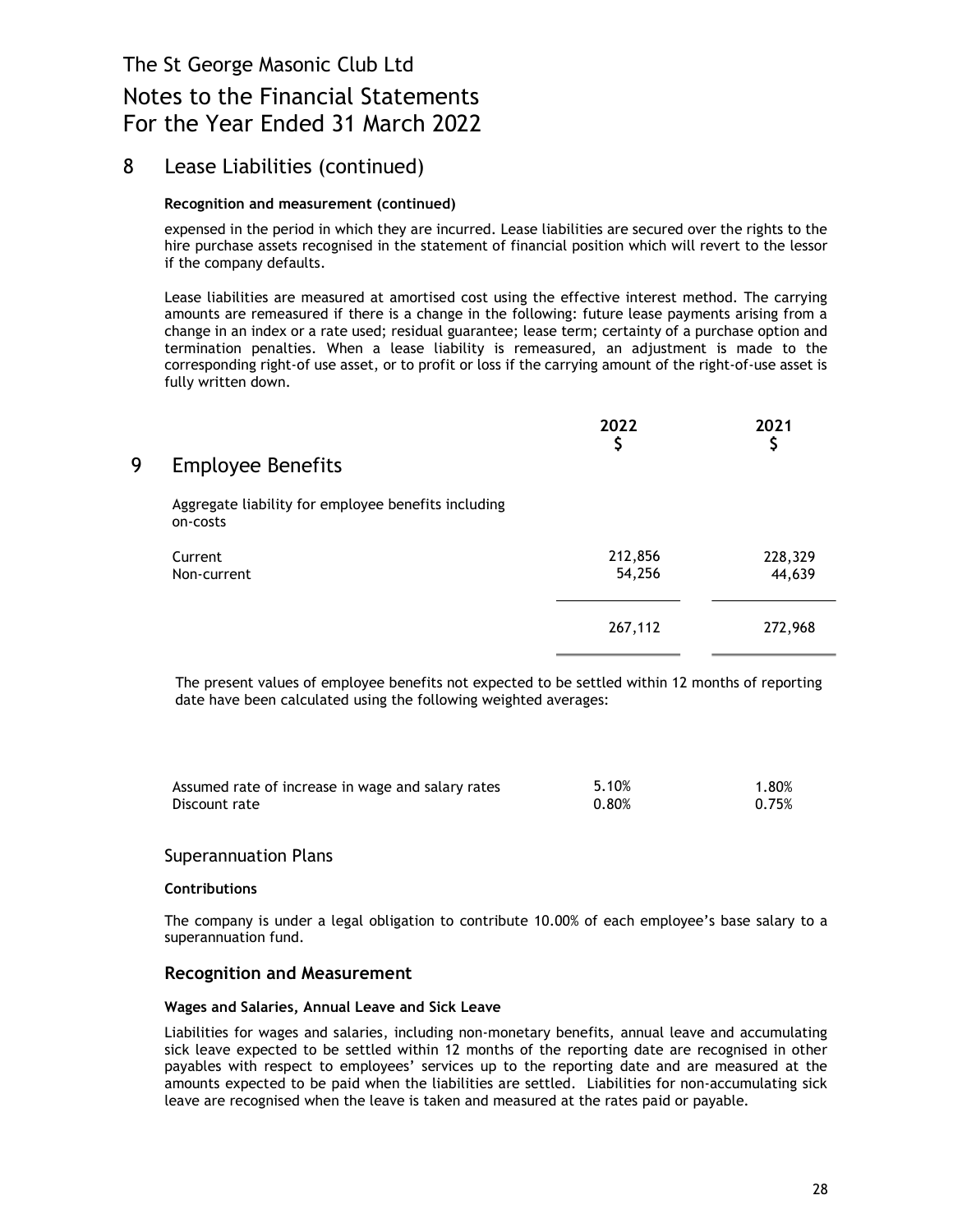# Notes to the Financial Statements For the Year Ended 31 March 2022

## 9 Employee Benefits (continued)

### Long Service Leave

The provision for employee benefits relating to long service leave represents the present value of the estimated future cash outflows to be made resulting from employees' services provided to reporting date.

The provision is calculated using expected future increases in wage and salary rates including related on-costs and expected settlement dates based on turnover history and is discounted using the market yields on corporate bonds at reporting date which most closely match the terms of maturity with the expected timing of cash flows. The unwinding of the discount is treated as long service leave expense.

### Superannuation Plan

The company contributes to several defined contribution superannuation plans. Contributions are recognised as an expense as they are made. The company has no legal or constructive obligation to fund any deficit

## Key Estimate and Judgement: Long Service Leave Provision

The liability for long service leave is recognised and measured at the present value of the estimated future cash flows to be made in respect to all employees at the reporting date. In determining the present value of the liability, estimates of attrition rates and pay increases through promotion and inflation have been taken into account.

## 10 Key Management Personnel Details

### (a) Directors

The following persons were non-executive directors of the company during the financial year:

Kenneth R Tildsley Paul Dawkins John Brooks Paul Blair Reynir Potter Matthew Boland Norma Alexander Allan Cooper Peter Teasel Jodie Horton

## (b) Key Management Personnel Compensation

|                                                                                   | 2022    | 2021    |
|-----------------------------------------------------------------------------------|---------|---------|
| Benefits and payments made to the Directors and Other<br>Key Management Personnel | 147.835 | 171.375 |